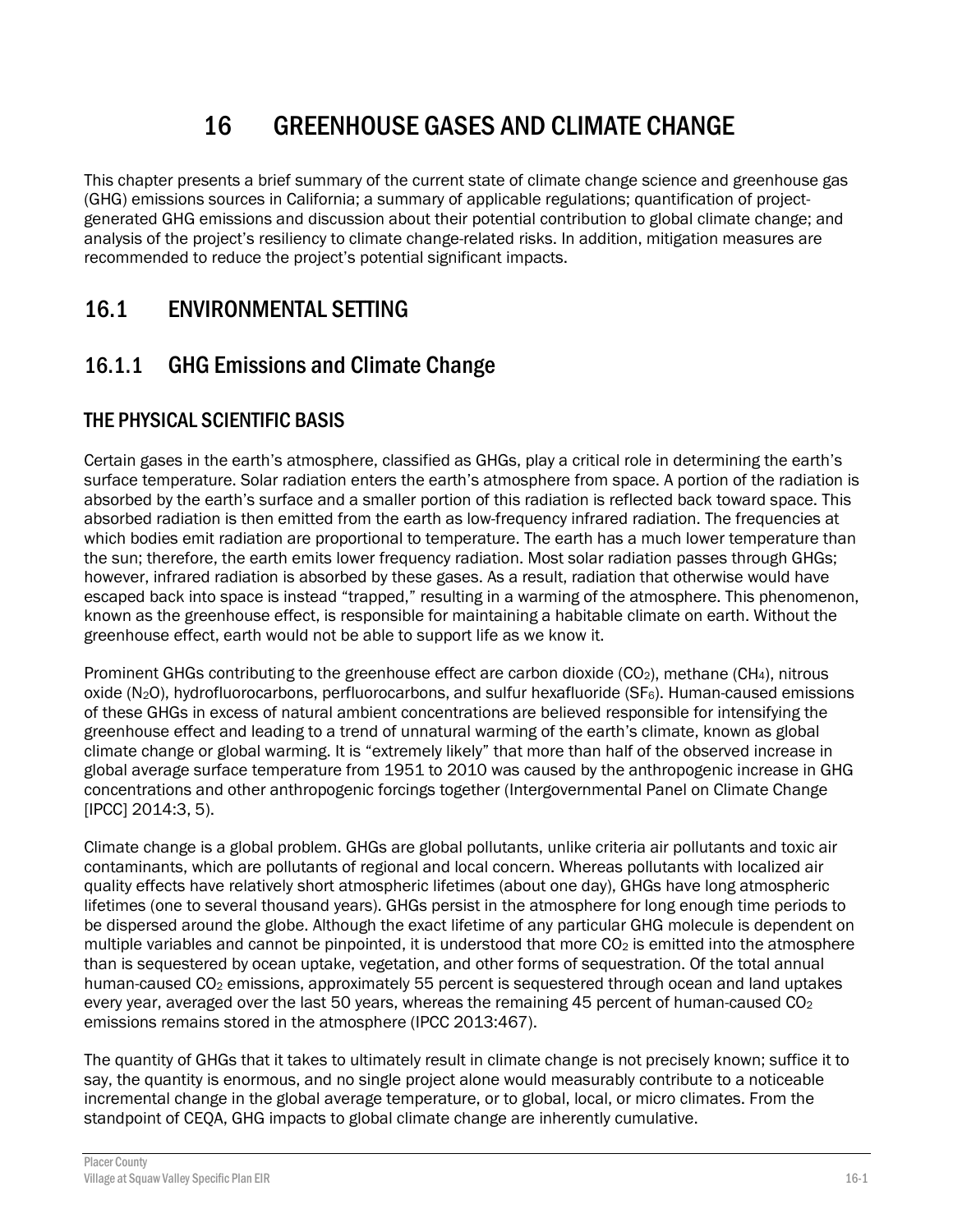## GREENHOUSE GAS EMISSION SOURCES

Emissions of GHGs contributing to global climate change are attributable in large part to human activities associated with the transportation, industrial/manufacturing, utility, residential, commercial, and agricultural emissions sectors (California Air Resources Board [ARB] 2014a). In California, the transportation sector is the largest emitter of GHGs, followed by electricity generation (ARB 2014a). Emissions of CO<sub>2</sub> are byproducts of fossil fuel combustion. CH4, a highly potent GHG, primarily results from off-gassing (the release of chemicals from nonmetallic substances under ambient or greater pressure conditions) and is largely associated with agricultural practices and landfills.  $N_2O$  is also largely attributable to agricultural practices and soil management. CO<sub>2</sub> sinks, or reservoirs, include vegetation and the ocean, which absorb CO<sub>2</sub> through sequestration and dissolution (CO<sub>2</sub> dissolving into the water), respectively, two of the most common processes for removing CO2 from the atmosphere.

# 16.1.2 Effects of Climate Change on the Environment

The IPCC was established in 1988 by the World Meteorological Organization and the United Nations Environment Programme to provide the world with a scientific view on climate change and its potential effects. According to the IPCC global average temperature is expected to increase relative to the 1986-2005 period by 0.3–4.8°C (0.5-8.6 °F) by the end of the 21st century (2081-2100), depending on future GHG emission scenarios (IPCC 2014:SPM-8). According to the California Natural Resources Agency (CNRA), temperatures in California are projected to increase 2.7°F above 2000 averages by 2050 and, depending on emission levels, 4.1–8.6°F by 2100 (CNRA 2012:2).

Physical conditions beyond average temperatures could be indirectly affected by the accumulation of GHG emissions. For example, changes in weather patterns resulting from increases in global average temperature are expected to result in a decreased volume of precipitation falling as snow in California and an overall reduction in snowpack in the Sierra Nevada. Based upon historical data and modeling, DWR projects that the Sierra snowpack will experience a 25 to 40 percent reduction from its historic average by 2050 (DWR 2008:4). An increase in precipitation falling as rain rather than snow also could lead to increased potential for floods because water that would normally be held in the Sierra Nevada until spring could flow into the Central Valley concurrently with winter storm events (CNRA 2012:5). This scenario would place more pressure on California's levee/flood control system.

Another outcome of global climate change is sea level rise. Sea level rose approximately 7 inches during the last century and, assuming that sea-level changes along the California coast continue to track global trends, sea level along the state's coastline in 2050 could be 10-18 inches higher than in 2000, and 31-55 inches higher by the end of this century (CNRA 2012:9).

As the existing climate throughout California changes over time, the ranges of various plant and wildlife species could shift or be reduced, depending on the favored temperature and moisture regimes of each species. In the worst cases, some species would become extinct or be extirpated from the state if suitable conditions are no longer available (CNRA 2012:11 and 12).

Changes in precipitation patterns and increased temperatures are expected to alter the distribution and character of natural vegetation and associated moisture content of plants and soils. An increase in frequency of extreme heat events and drought are also expected. These changes are expected to lead to increased frequency and intensity of large wildfires (CNRA 2012:11).

Cal-Adapt is a climate change scenario planning tool developed by the California Energy Commission (CEC) that downscales global climate model data to local and regional resolution under two emissions scenarios; the A-2 scenario represents a business-as-usual future emissions scenario, and the B-1 scenario represents a lower GHG emissions future. According to Cal-Adapt, annual average temperatures in Olympic Valley are projected to rise by 3-7°F by 2100, with the range based on low and high emissions scenarios (Cal-Adapt 2014).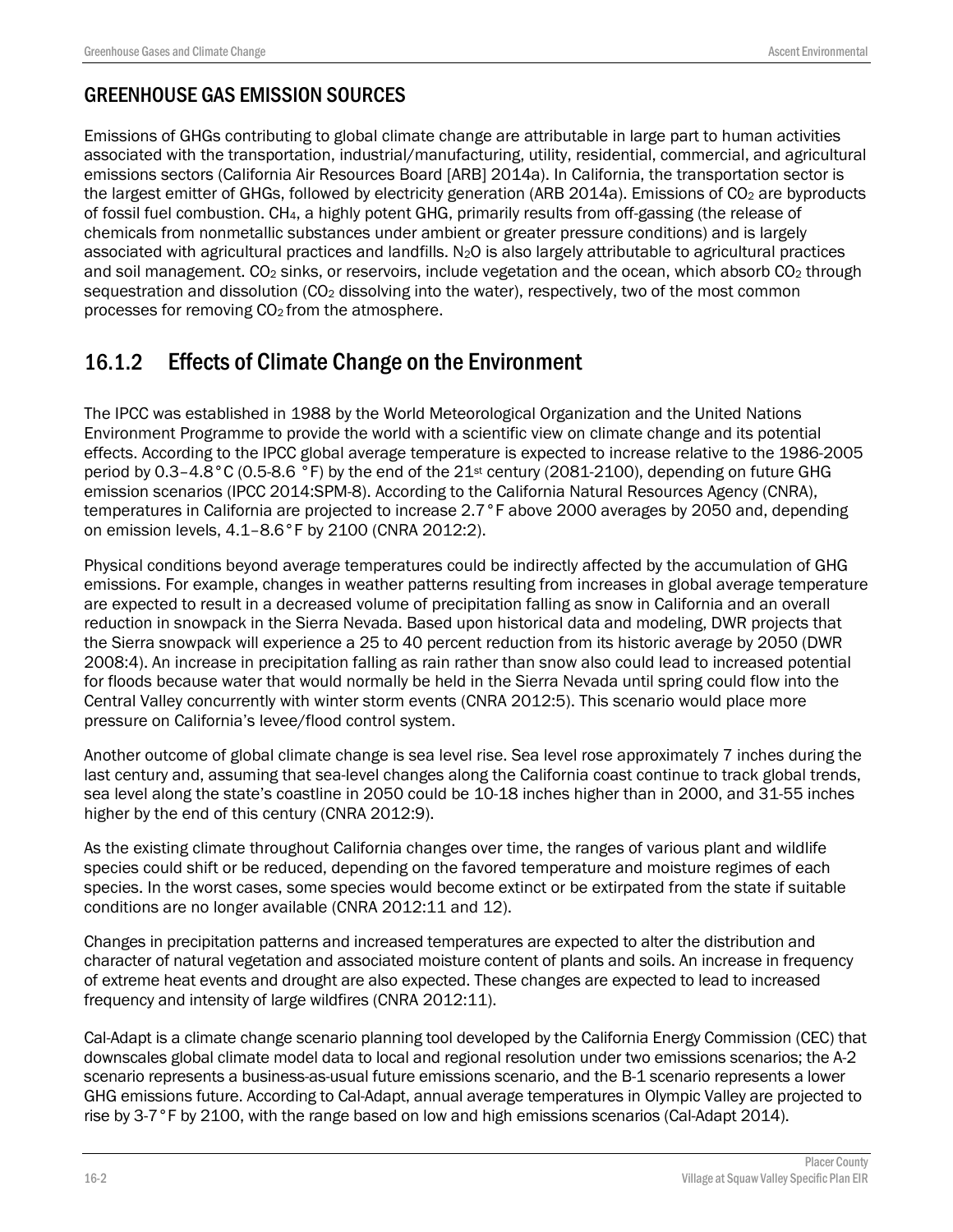# 16.1.3 Existing Squaw Valley Ski Resort Greenhouse Gas Reduction Measures

The Squaw Valley Ski Resort has taken a number of voluntary actions to reduce GHG emissions associated with its existing operations. The resort published the *Environmental & Community Report 2014* outlining a number of actions it has undertaken to reduce GHG emissions (Squaw Valley USA 2014). All data shown below (including estimated annual reduction in CO<sub>2</sub> emissions) is provided in the resort's report, and has not been independently verified in this DEIR. The Squaw Valley and Alpine Meadows ski resorts (both operated by Squaw Valley USA) generated between 9,722 and 13,765 metric tons of CO<sub>2</sub> (equivalent) annually in the years 2010-2013. Actions implemented to reduce GHG emissions include:

- upgrade to boiler system and replacement of older heating units at the Village at Squaw Valley (39 ton CO2 reduction);
- installation of automated heating controls to reduce temperature fluctuations at High Camp (447 metric ton CO2 reduction);
- replacement of incandescent and other older bulbs with more efficient bulbs, including LED (82 metric ton CO<sub>2</sub> reduction);
- installation of four electric car charging stations (no reduction estimate provided); and
- shuttle buses between Squaw Valley and Alpine Meadows resorts (85 on CO<sub>2</sub> reduction).

A number of other actions have been implemented by the resort, and several more are planned (e.g., replacement of heating systems, more efficient thermostats, potential installation of solar panels, payment of fees for carbon-offsetting projects).

# 16.2 REGULATORY SETTING

# 16.2.1 Federal

## SUPREME COURT RULING OF CO2 AS A POLLUTANT

The U.S. Environmental Protection Agency (EPA) is the federal agency responsible for implementing the federal Clean Air Act (CAA) and its amendments. The Supreme Court of the United States ruled on April 2, 2007 that  $CO<sub>2</sub>$  is an air pollutant as defined under the CAA, and that EPA has the authority to regulate emissions of GHGs. The ruling in this case resulted in EPA taking steps to regulate GHG emissions and lent support for state and local agencies' efforts to reduce GHG emissions.

## NATIONAL PROGRAM TO CUT GREENHOUSE GAS EMISSIONS AND IMPROVE FUEL ECONOMY FOR CARS AND TRUCKS

On August 28, 2014, EPA and the Department of Transportation's National Highway Traffic Safety Administration (NHTSA) finalized a new national program that would reduce GHG emissions and improve fuel economy for all new cars and trucks sold in the U.S. (NHTSA 2012). EPA proposed the first-ever national GHG emissions standards under the CAA, and NHTSA proposed Corporate Average Fuel Economy (CAFE) standards under the Energy Policy and Conservation Act. This proposed national program allows automobile manufacturers to build a single light-duty national fleet that satisfies all requirements under both Federal programs and the standards of California and other states. While this program will increase fuel economy to the equivalent of 54.5 mpg for cars and light-duty trucks by Model Year 2025, additional phases are being developed by NHTS and EPA that address GHG emission standards for new medium- and heavy-duty trucks (NHTSA 2014).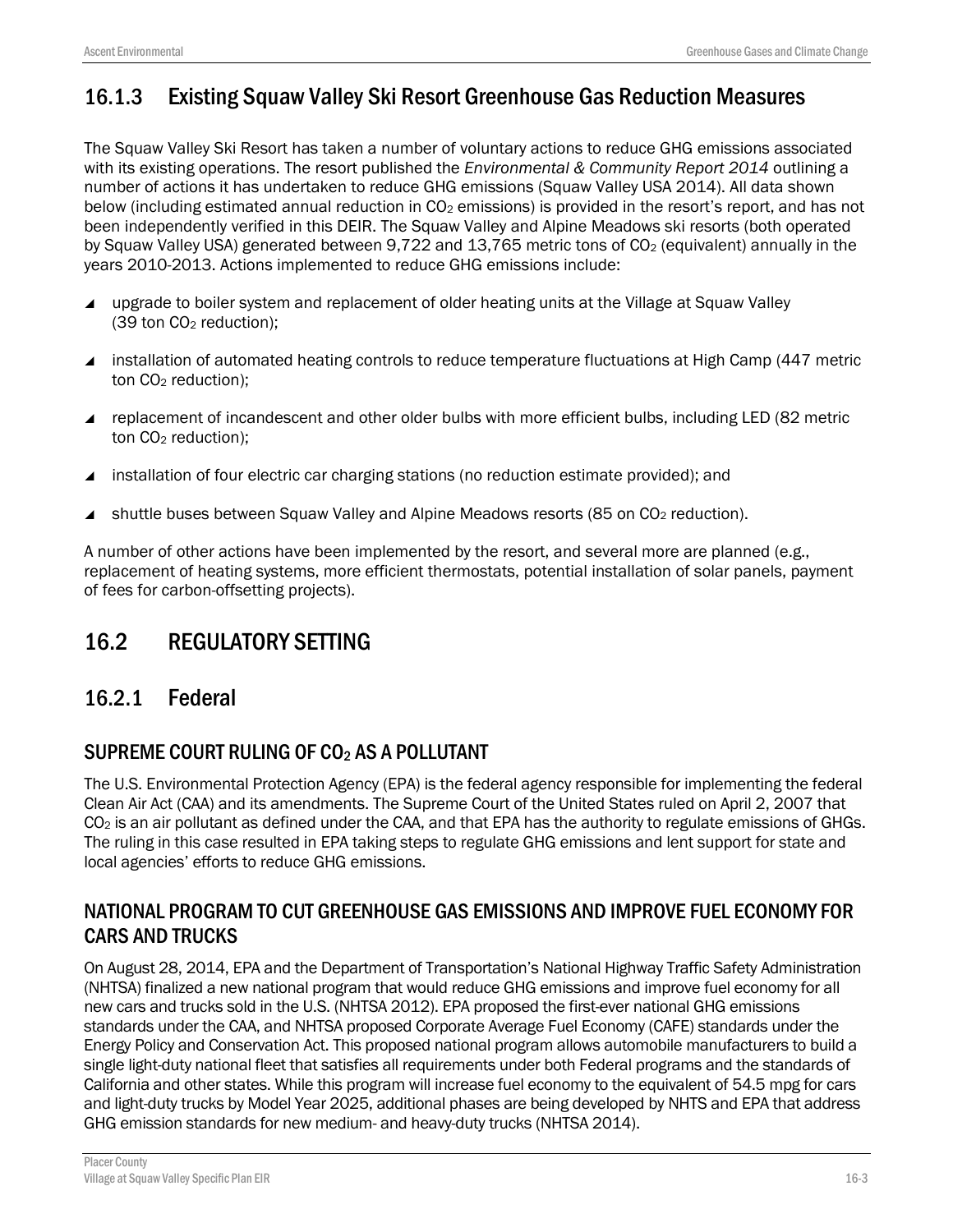# 16.2.2 State

## EXECUTIVE ORDER S-3-05

Executive Order S-3-05, signed by Governor Arnold Schwarzenegger in 2005, proclaims that California is vulnerable to the impacts of climate change. It declares that increased temperatures could reduce the Sierra Nevada snowpack, further exacerbate California's air quality problems, and potentially cause a rise in sea levels. To combat those concerns, the Executive Order established total GHG emission targets for the State. Specifically, emissions are to be reduced to the 2000 level by 2010, the 1990 level by 2020, and to 80 percent below the 1990 level by 2050.

As described below, legislation was passed in 2006 (Assembly Bill 32) to limit GHG emissions to 1990 levels by 2020 with continued "reductions in emissions" beyond 2020, but no specific additional reductions were enumerated in the legislation. Further, Senate Bill 375 (sustainable community strategies/transportation) established goals for emissions from light duty truck and automobiles for 2020 and 2035.

A recent California Appellate Court decision, *Cleveland National Forest Foundation v. San Diego Association of Governments* (November 24, 2014) Cal.App.4th, further examined the executive order and whether it should be viewed as having the equivalent force of a legislative mandate for specific emissions reductions. The case has been accepted for review by the California Supreme Court, and therefore is not currently considered a precedent.

## ASSEMBLY BILL 32, THE CALIFORNIA GLOBAL WARMING SOLUTIONS ACT OF 2006

In September 2006, Governor Schwarzenegger signed the California Global Warming Solutions Act of 2006 (Assembly Bill [AB] 32). AB 32 establishes regulatory, reporting, and market mechanisms to achieve quantifiable reductions in GHG emissions and a cap on statewide GHG emissions. AB 32 requires that statewide GHG emissions be reduced to 1990 levels by 2020. AB 32 also requires that these reductions "…shall remain in effect unless otherwise amended or repealed. (b) It is the intent of the Legislature that the statewide greenhouse gas emissions limit continue in existence and be used to maintain and continue reductions in emissions of greenhouse gases beyond 2020. (c) The (Air Resources Board) shall make recommendations to the Governor and the Legislature on how to continue reductions of greenhouse gas emissions beyond 2020." [California Health and Safety Code, Division 25.5, Part 3, Section 38551]

## ASSEMBLY BILL 32 CLIMATE CHANGE SCOPING PLAN AND UPDATE

In December 2008, ARB adopted its Climate Change Scoping Plan, which contains the main strategies California will implement to achieve reduction of approximately 118 million metric tons (MMT) of CO2 equivalent (CO2e) emissions, or approximately 21.7 percent from the state's projected 2020 emission level of 545 MMT of  $CO<sub>2</sub>e$  under a business-as-usual scenario (this is a reduction of 47 MMT CO<sub>2</sub>e, or almost 10 percent, from 2008 emissions). ARB's original 2020 projection was 596 MMT CO2e, but this revised 2020 projection takes into account the economic downturn that occurred in 2008 (ARB 2011). The Scoping Plan reapproved by ARB in August 2011 includes the Final Supplement to the Scoping Plan Functional Equivalent Document, which further examined various alternatives to Scoping Plan measures. The Scoping Plan also includes ARB-recommended GHG reductions for each emissions sector of the state's GHG inventory. ARB estimates the largest reductions in GHG emissions to be achieved by 2020 will be by implementing the following measures and standards (ARB 2011):

- improved emissions standards for light-duty vehicles (estimated reductions of 26.1 MMT CO<sub>2</sub>e),
- $\triangle$  the Low-Carbon Fuel Standard (15.0 MMT CO<sub>2</sub>e),
- energy efficiency measures in buildings and appliances (11.9 MMT  $CO<sub>2</sub>e$ ),
- a renewable portfolio and electricity standards for electricity production (23.4 MMT CO<sub>2</sub>e), and
- $\blacktriangle$  the Cap-and-Trade Regulation for certain types of stationary emission sources (e.g., power plants).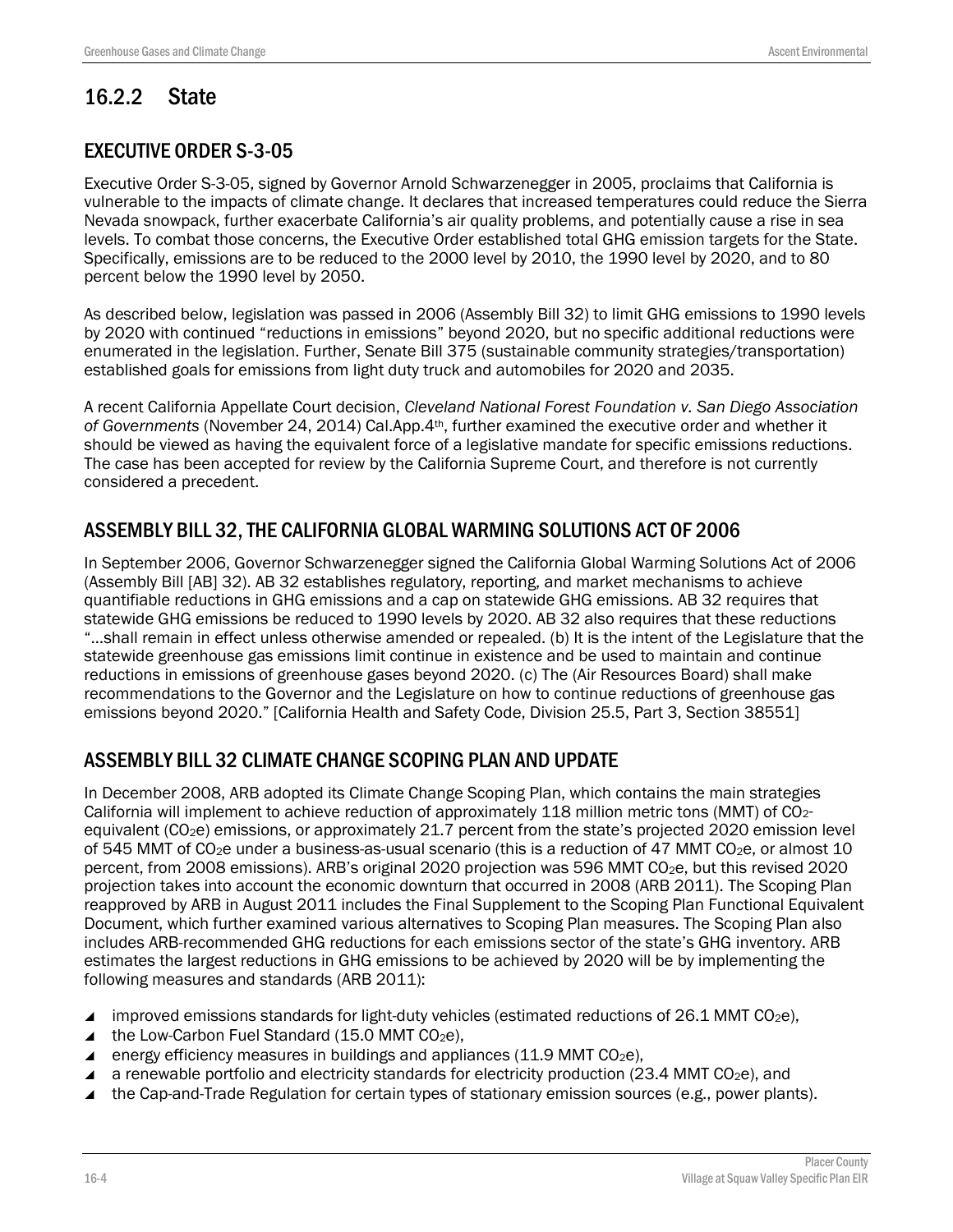In May 2014, ARB released and has since adopted the *First Update to the Climate Change Scoping Plan* to identify the next steps in reaching AB 32 goals and evaluate the progress that has been made between 2000 and 2012 (ARB 2014b:4 and 5). According to the update, California is on track to meet the near-term 2020 GHG limit and is well positioned to maintain and continue reductions beyond 2020 (ARB 2014b:ES-2). The update also reports the trends in GHG emissions from various emission sectors.

The update also elaborates on potential GHG reduction goals beyond 2020:

California will develop a mid-term target to frame the next suite of emission reduction measures and ensure continued progress toward scientifically based targets. This target should be consistent with the level of reduction needed [by 2050] in the developed world to stabilize warming at 2°C (3.6°F) [above pre-industrial levels] and align with targets and commitments elsewhere. The European Union has adopted an emissions reduction target of 40 percent below 1990 levels by 2030. The United Kingdom has committed to reduce its emissions by 50 percent below 1990 levels within the 2022–2027 timeframe, and Germany has set its own 2030 emissions target of 55 percent below 1990 levels. The United States, in support of the Copenhagen Accord, pledged emission reductions of 42 percent below 2005 levels in 2030 (which, for California, translates to 35 percent below 1990 levels).

This level of reduction is achievable in California. In fact, if California realizes the expected benefits of existing policy goals (such as 12,000 megawatts [MW] of renewable distributed generation by 2020, net zero energy homes after 2020, existing building retrofits under AB 758, and others) it could reduce emissions by 2030 to levels squarely in line with those needed in the developed world and to stay on track to reduce emissions to 80 percent below 1990 levels by 2050. Additional measures, including locally driven measures and those necessary to meet federal air quality standards in 2032, could lead to even greater emission reductions (ARB 2014b:34).

As supported by many of California's climate scientists and economists, a key next step needed to build on California's framework for climate action is to establish a mid-term statewide emission reduction target. Cumulative emissions drive climate change, and a continuum of action is needed to reduce emissions not just to stated limits in 2020 or 2050, but also every year in between (ARB 2014b:ES6).

The update summarizes sector-specific actions needed to stay on the path toward the 2050 target. While the update acknowledges certain reduction targets by others (such as in the Copenhagen Accord), it stops short of recommending a specific target for California, instead acknowledging that mid-term targets need to be set "consistent with the level of reduction needed [by 2050] in the developed world to stabilize warming at 2°C (3.6°F) [above pre-industrial levels]."

Actions are recommended for the energy sector, transportation (clean cars, expanded zero-emission vehicle program, fuels policies, etc.), land use (compliance with regional sustainability planning targets), agriculture, water use (more stringent efficiency and conservation standards, runoff capture, etc.), waste (elimination of organic material disposal, expanded recycling, use of Cap and Trade program, etc.), green building (strengthen Green Building Standards), and other sectors. Many of the actions that result in meeting targets will need to be driven by new or modified regulations.

At the time of writing this DEIR, however, no specific reduction goal beyond 2020 has been recommended or formally adopted by ARB or the California State Legislature. As noted in the discussion of AB 32, above, ARB is tasked with making a recommendation for targets beyond 2020 as part of the legislation. The State Legislature is currently considering a bill to establish overall GHG targets, along the lines provided in AB 32, for the period after 2020. However, no such bills have been passed as of this writing (May 2015).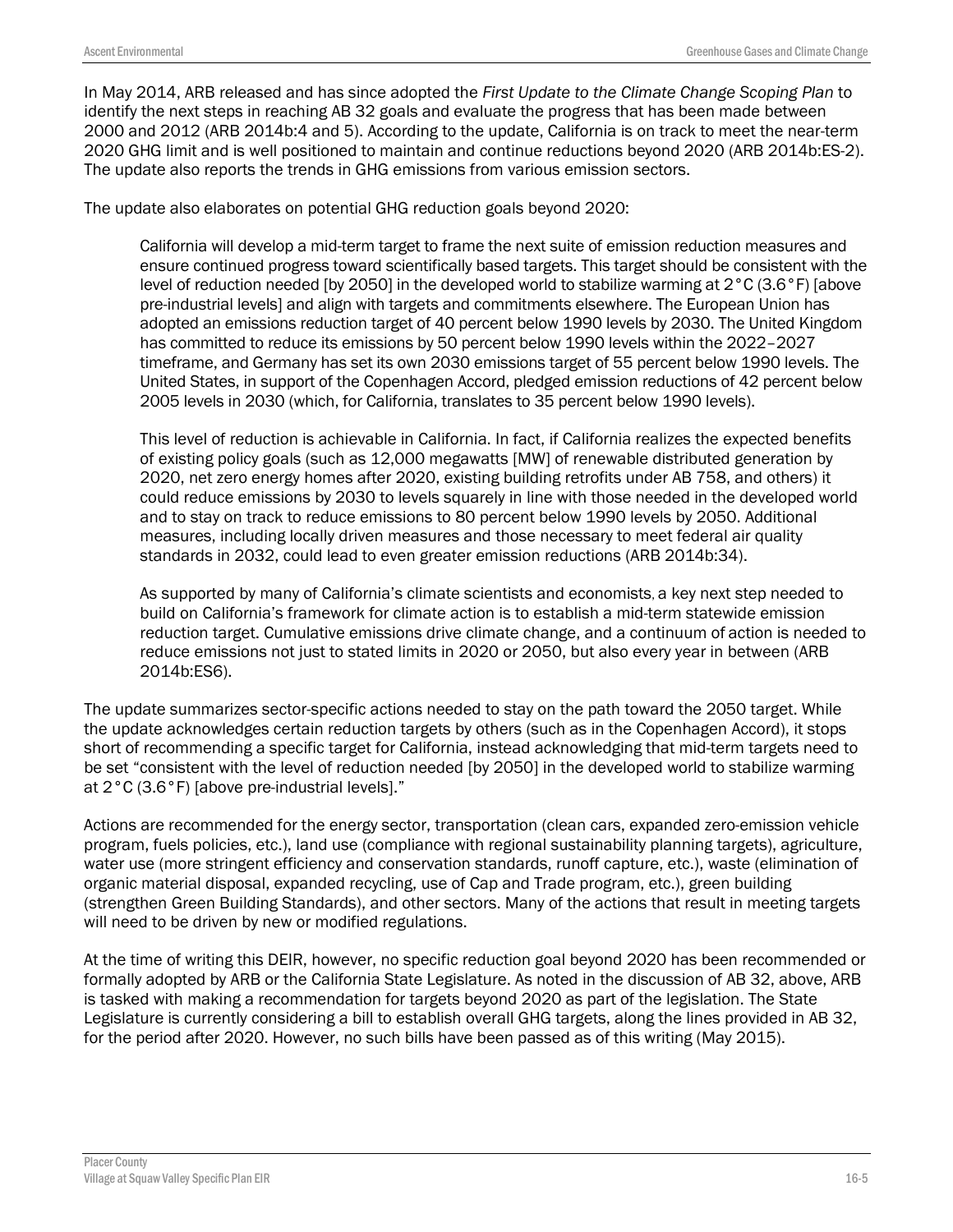## SENATE BILL 375

Senate Bill [SB] 375, signed by the Governor in September 2008, aligns regional transportation planning efforts, regional GHG emission reduction targets, and land use and housing allocation. SB 375 requires Metropolitan Planning Organizations (MPOs) to adopt a Sustainable Communities Strategy (SCS) or Alternative Planning Strategy, showing prescribed land use allocation in each MPO's Regional Transportation Plan. ARB, in consultation with the MPOs, is to provide each affected region with reduction targets for GHGs emitted by passenger cars and light trucks in their respective regions for 2020 and 2035.

The Sacramento Area Council of Governments (SACOG) serves as the MPO for Placer, Sacramento, El Dorado, Yuba, Sutter, and Yolo Counties, excluding those lands located in the Lake Tahoe Basin. The project site is located in Placer County and not within the Lake Tahoe Basin. SACOG adopted its Metropolitan Transportation Plan (MTP)/SCS 2035 in 2012. SACOG was tasked by ARB to achieve a 9 percent per capita reduction compared to 2012 emissions by 2020 and a 16 percent per capita reduction by 2035, which ARB confirmed the region would achieve by implementing its SCS (ARB 2013). The MTP/SCS forecasted land use development by community types: Center and Corridor Communities, Established Communities, Developing Communities, Rural Residential Communities, and Lands Not Identified for Development in the MTP/SCS Planning Period. Olympic Valley, including the project site, is shown in the Lands Not Identified for Development category, which is defined as areas of the region that are not expected to develop to urban levels by 2035. The MTP/SCS acknowledges that some development may occur in these areas and that it is difficult to estimate where growth may occur on a parcel-by-parcel basis. (SACOG 2012)

## ADVANCED CLEAN CARS PROGRAM

In January 2012, ARB approved the Advanced Clean Cars program which combines the control of GHG emissions and criteria air pollutants, as well as requirements for greater numbers of zero-emission vehicles, into a single package of standards for vehicle model years 2017 through 2025. The new rules strengthen the GHG standard for 2017 models and beyond. This will be achieved through existing technologies, the use of stronger and lighter materials, and more efficient drivetrains and engines. The program's zero-emission vehicle regulation requires battery, fuel cell, and/or plug-in hybrid electric vehicles to account for up to 15 percent of California's new vehicle sales by 2025. The program also includes a clean fuels outlet regulation designed to support the commercialization of zero-emission hydrogen fuel cell vehicles planned by vehicle manufacturers by 2015 by requiring increased numbers of hydrogen fueling stations throughout the state. The number of stations will grow as vehicle manufacturers sell more fuel cell vehicles. By 2025, when the rules will be fully implemented, the statewide fleet of new cars and light trucks will emit 34 percent fewer global warming gases and 75 percent fewer smog-forming emissions than the statewide fleet in 2016 (ARB [no date]).

## SENATE BILL X1-2, THE CALIFORNIA RENEWABLE ENERGY RESOURCES ACT OF 2011

SB X1-2 of 2011 requires all California utilities to generate 33 percent of their electricity from renewables by 2020. SB X1-2 sets a three-stage compliance period requiring all California utilities, including independently owned utilities, energy service providers, and community choice aggregators, to generate 20 percent of their electricity from renewables by December 31, 2013; 25 percent by December 31, 2016; and 33 percent by December 31, 2020. SB X1-2 also requires the renewable electricity standard to be met increasingly with renewable energy that is supplied to the California grid from sources within, or directly proximate to, California. SB X1-2 mandates that renewables from these sources make up at least 50 percent of the total renewable energy for the 2011-2013 compliance period, at least 65 percent for the 2014-2016 compliance period, and at least 75 percent for 2016 and beyond.

## CALIFORNIA BUILDING EFFICIENCY STANDARDS OF 2013 (TITLE 24, PART 6)

Buildings in California are required to comply with California's Energy Efficiency Standards for Residential and Nonresidential Buildings established by the CEC regarding energy conservation standards and found in Title 24, Part 6 of the California Code of Regulations. California's Energy Efficiency Standards for Residential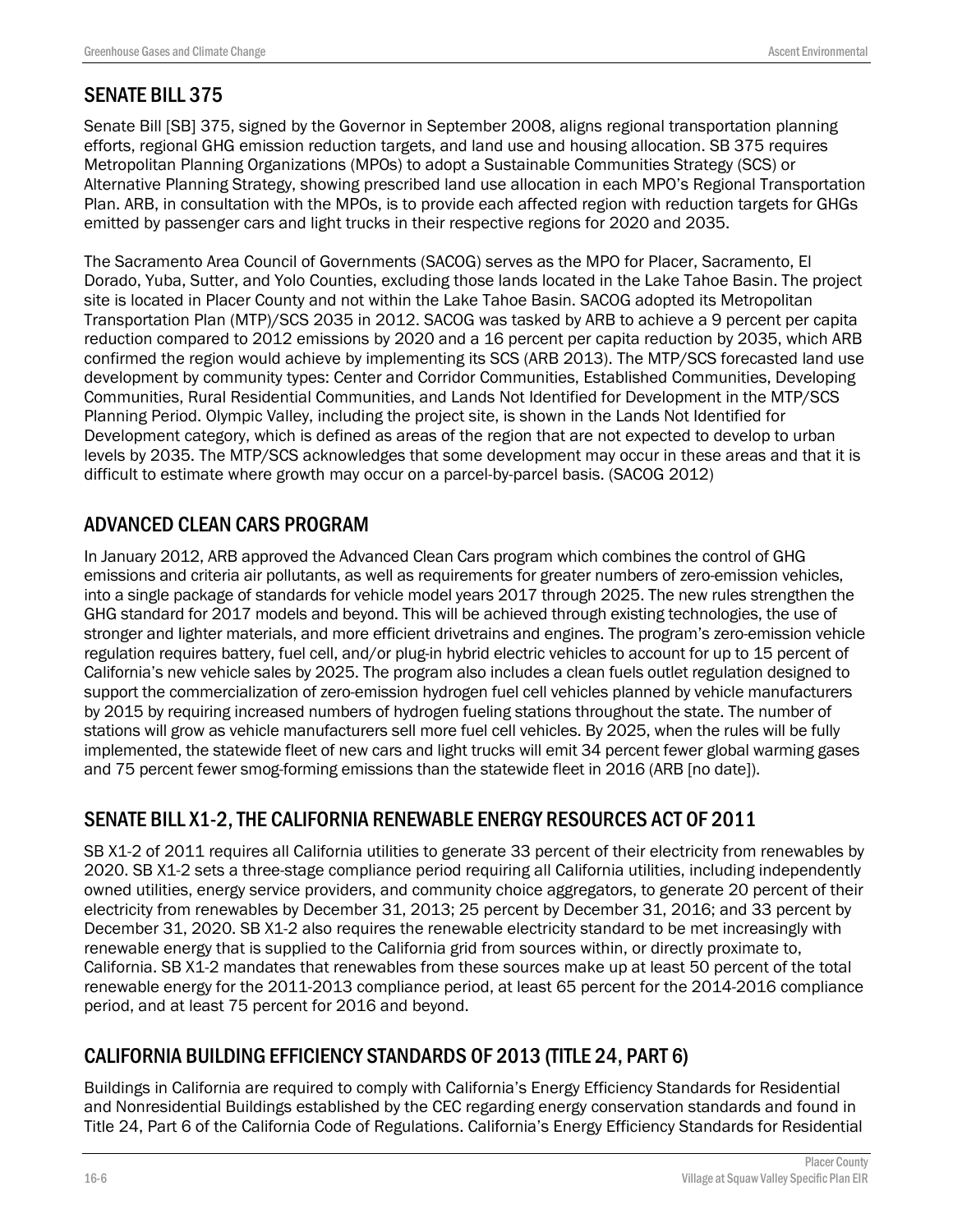and Nonresidential Buildings was first adopted in 1978 in response to a legislative mandate to reduce California's energy consumption. The standards are updated on an approximately 3-year cycle to allow consideration and possible incorporation of new energy efficient technologies and methods. All buildings for which an application for a building permit is submitted on or after July 1, 2014 must follow the 2013 standards (CEC 2012). Energy efficient buildings require less electricity; therefore, increased energy efficiency reduces fossil fuel consumption and decreases GHG emissions. The CEC Impact Analysis for California's 2013 Building Energy Efficiency Standards estimates that the 2013 Standards are 23.3 percent more efficient than the previous 2008 standards for multi-family residential construction and 21.8 percent more efficient for non-residential construction (CEC 2013:3).

# SENATE BILL 97 OF 2007

SB 97 directed the California Natural Resources Agency to adopt amendments to the CEQA Guidelines to specifically address GHG emissions. The Amendments became effective on March 18, 2010. This DEIR complies with these Amendments and the CEQA checklist questions added to Appendix G of the CEQA Guidelines in response to SB 97 are discussed under the Significance Criteria heading below.

# 16.2.3 Local

Currently, Placer County and the Placer County Air Pollution Control District (PCAPCD) have no adopted climate change- or GHG-related laws, regulations, policies, programs, or plans that are applicable to the proposed Specific Plan. However, as explained in Section 16.3.1, "Significance Criteria," PCAPCD participated with other local air districts in development of a GHG threshold of significance for CEQA.

# 16.3 IMPACTS

# 16.3.1 Significance Criteria

# CEQA DIRECTION

Establishment of a GHG significance threshold for a single project has been a challenge ever since this issue was first addressed in CEQA. No single project is large enough to meaningfully affect climate change (caused by many years of cumulative global emissions of GHG). For example, although Executive Order S-3-05 establishes 2050 statewide goals for reducing GHG emissions, agencies are not required to use those goals to evaluate GHG emissions. In 2008, the Schwarzenegger administration issued guidance regarding this issue; that guidance stated that the adoption of appropriate significance thresholds was a matter of discretion for the lead agency. The guidance states:

"[T]he global nature of climate change warrants investigation of a statewide threshold of significance for GHG emissions. To this end, OPR has asked ARB technical staff to recommend a method for setting thresholds which will encourage consistency and uniformity in the CEQA analysis of GHG emissions throughout the state. Until such time as state guidance is available on thresholds of significance for GHG emissions, we recommend the following approach to your CEQA analysis."

### Determine Significance

 When assessing a project's GHG emissions, lead agencies must describe the existing environmental conditions or setting, without the project, which normally constitutes the baseline physical conditions for determining whether a project's impacts are significant.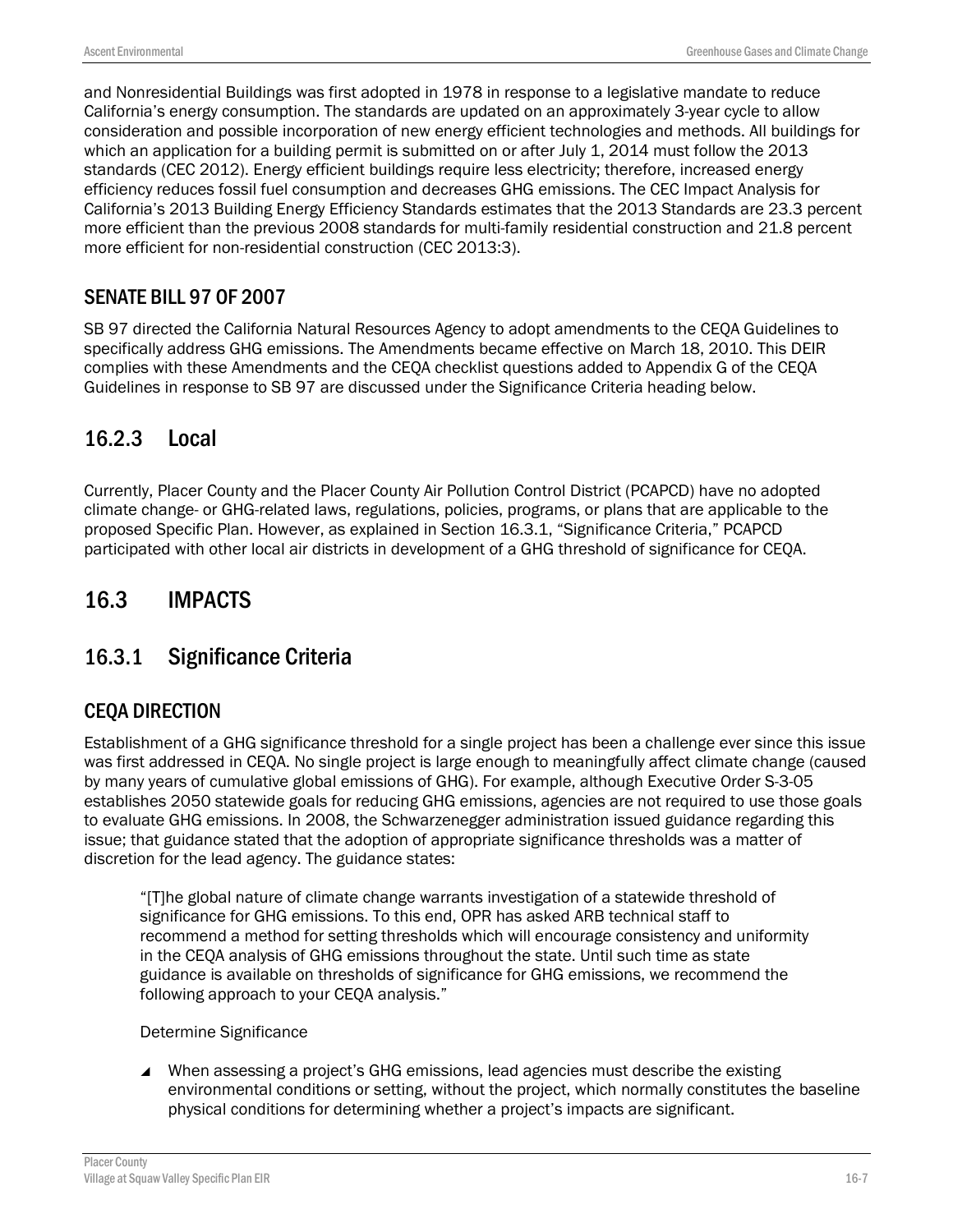- As with any environmental impact, lead agencies must determine what constitutes a significant impact. In the absence of regulatory standards for GHG emissions or other scientific data to clearly define what constitutes a "significant impact," individual lead agencies may undertake a project-by-project analysis, consistent with available guidance and current CEQA practice.
- ▲ The potential effects of a project may be individually limited but cumulatively considerable. Lead agencies should not dismiss a proposed project's direct and/or indirect climate change impacts without careful consideration, supported by substantial evidence. Documentation of available information and analysis should be provided for any project that may significantly contribute new GHG emissions, either individually or cumulatively, directly or indirectly (e.g., transportation impacts).
- Although climate change is ultimately a cumulative impact, not every individual project that emits GHGs must necessarily be found to contribute to a significant cumulative impact on the environment. CEQA authorizes reliance on previously approved plans and mitigation programs that have adequately analyzed and mitigated GHG emissions to a less than significant level as a means to avoid or substantially reduce the cumulative impact of a project.

(Governor's Office of Planning and Research, Technical Advisory, CEQA AND CLIMATE CHANGE: Addressing Climate Change through California Environmental Quality Act (CEQA) Review (June 19, 2008) (OPR, CEQA and Climate Change), pp. 4-6.)

OPR's Guidance did not require Executive Order S-3-05 to be used as a significance threshold under CEQA. Rather, OPR recognized that, until CARB establishes a state-wide standard, selecting an appropriate threshold was within the discretion of the lead agency.

CEQA Guidelines Section 15064.4 was later added, in 2010, to address GHGs. The Guidelines state:

- (a) The determination of the significance of greenhouse gas emissions calls for a careful judgment by the lead agency consistent with the provisions in section 15064. A lead agency should make a good-faith effort, based to the extent possible on scientific and factual data, to describe, calculate or estimate the amount of greenhouse gas emissions resulting from a project…
- (b) A lead agency should consider the following factors, among others, when assessing the significance of impacts from greenhouse gas emissions on the environment:
	- (1) The extent to which the project may increase or reduce greenhouse gas emissions as compared to the existing environmental setting;
	- (2) Whether the project emissions exceed a threshold of significance that the lead agency determines applies to the project;
	- (3) The extent to which the project complies with regulations or requirements adopted to implement a statewide, regional, or local plan for the reduction or mitigation of greenhouse gas emissions. Such requirements must be adopted by the relevant public agency through a public review process and must reduce or mitigate the project's incremental contribution of greenhouse gas emissions. If there is substantial evidence that the possible effects of a particular project are still cumulatively considerable notwithstanding compliance with the adopted regulations or requirements, an EIR must be prepared for the project.

Thus, one threshold that may be used to analyze the project's GHG emissions is whether the project would conflict with or obstruct the goals or strategies of the California Global Warming Solutions Act of 2006 (AB 32) or its governing regulation. (Health & Saf. Code, §§ 38500-38599.)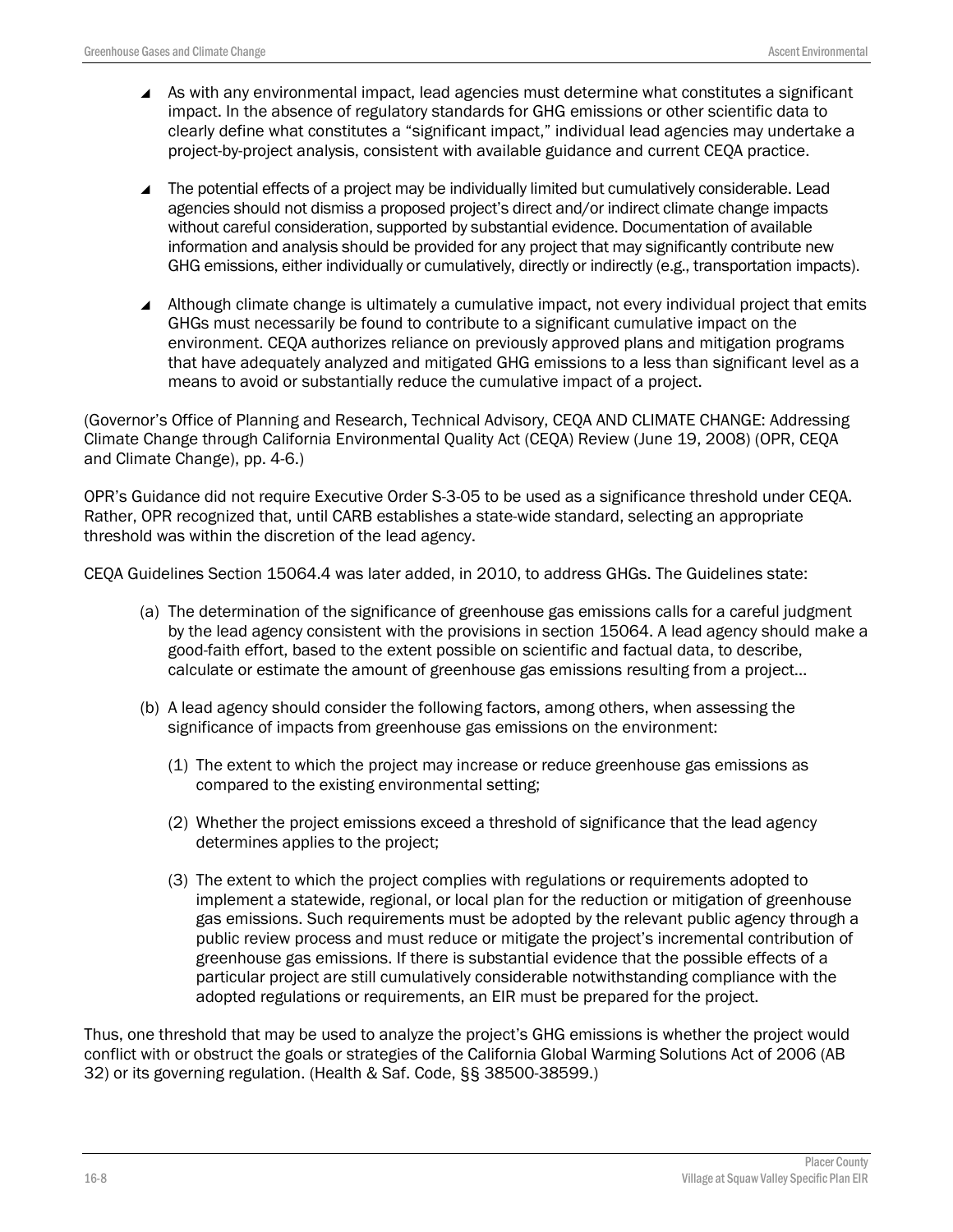# PLACER COUNTY

Appendix G of the State CEQA Guidelines indicates that a proposed project would result in a potentially significant impact on climate change if it would:

- **EXECTED** enerate GHG emissions, either directly or indirectly, that may have a significant impact on the environment; or
- ▲ conflict with any applicable plan, policy or regulation of an agency adopted for the purpose of reducing the emissions of GHGs.

PCAPCD recently developed the following recommendations for thresholds of significance for evaluating construction- and operation-related GHG emissions for proposed land use development projects in their jurisdiction. These thresholds were developed in collaboration with the Sacramento Metropolitan Air Quality Management District (SMAQMD), the Yolo Solano Air Quality Management District (YSAQMD), and the Feather River Air Quality Management District (FRAQMD) (Green, pers. comm., 2014a). These thresholds are intended to evaluate a project for consistency with GHG targets established in AB 32, particularly for emissions occurring by 2020. The term "no action taken" is used here to reflect conditions, including regulations, in place when GHG reduction targets were established by ARB; ARB evaluated potential GHG in 2020 if no actions were taken, and determined the level of reduction that would be needed to attain 2020 targets.

- for the evaluation of construction-related emissions, PCAPCD recommends using the mass emission threshold of 1,100 MTCO2e/year (metric tons of carbon dioxide-equivalent per year);
- for the evaluation of operational emissions PCAPCD recommends a 2-tier approach:
	- $\blacktriangleright$  (Tier I) Operational emissions of a project would not have a significant impact on the environment if they are less than  $1.100$  MTCO<sub>2</sub>e/year, and
	- $\blacktriangleright$  (Tier II) Projects with operational emissions that exceed 1,100 MTCO<sub>2</sub>e/year, but are able to demonstrate a 21.7 percent reduction from a "no action taken" (NAT) scenario compared to the proposed project operating in 2020 would not conflict with ARB's Scoping Plan.

For projects with operational emissions that exceed 1,100 MTCO<sub>2</sub>e/year, but are able to demonstrate a 21.7 percent reduction from the NAT scenario, PCAPCD allows lead agencies discretion about whether an exceedance of the Tier I threshold (i.e., 1,100 MT/year) constitutes a significant impact (Green, pers. comm., 2014a).

For the evaluation of this project, the County bases its significance determination for operational emissions on the two-tier method above, but considers that an impact would be significant if both Tier I and Tier II thresholds are exceeded.

The County's impact conclusion is based on the GHG-efficiency of the proposed project based on full buildout during the state's current AB 32 target threshold year of 2020, as well as estimation of operational GHG emissions in 2037, which is the projected year for full project buildout. This methodology is explained in further detail below. Because full buildout would not occur until after the 2020 comparison year, this analysis also includes a qualitative discussion of potential GHG impacts in the timeframe beyond 2020, a period for which there is currently no state-adopted GHG emissions reduction target.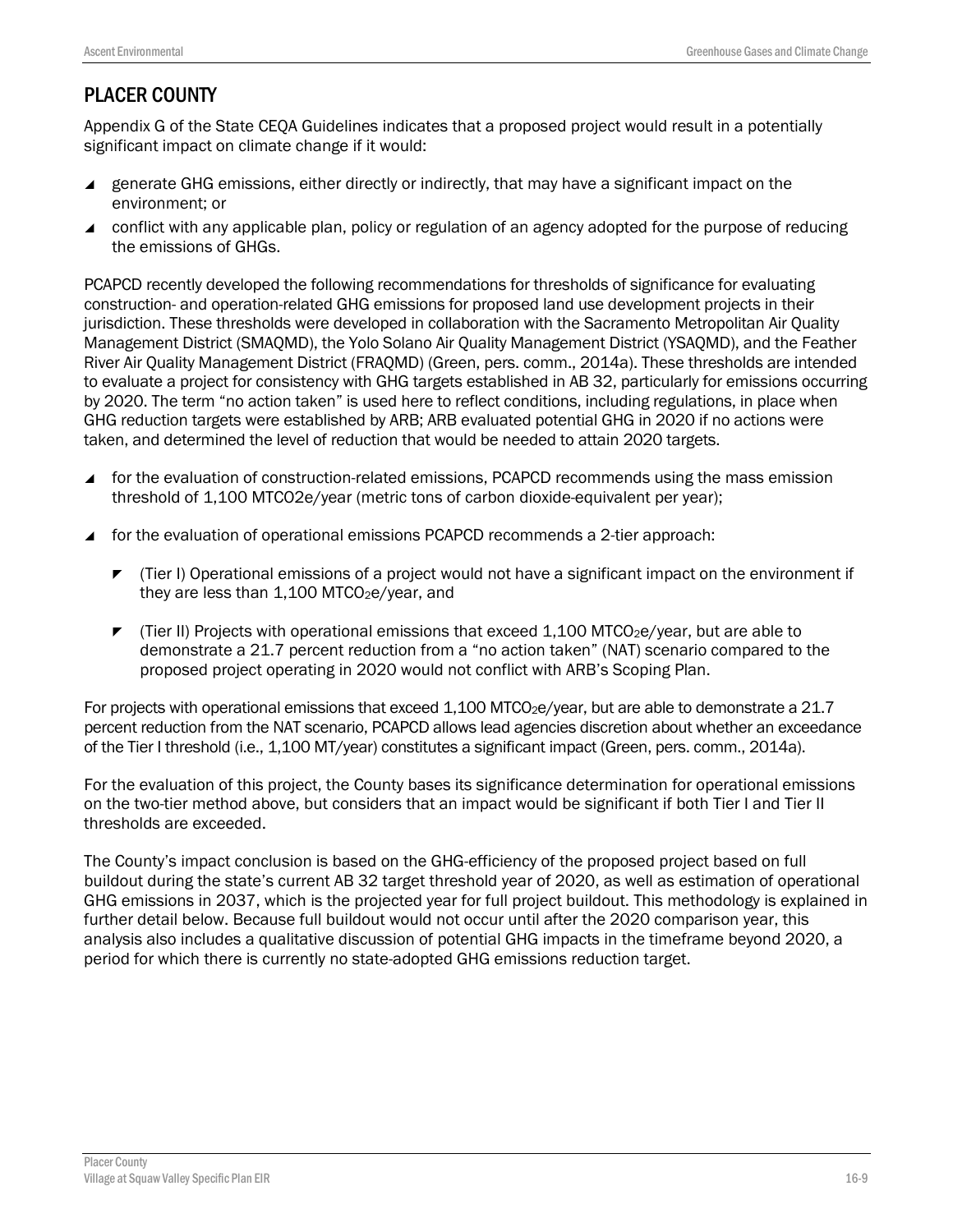# 16.3.2 Methods and Assumptions

## POLICIES PROPOSED IN THE SPECIFIC PLAN THAT COULD AFFECT PROJECT IMPACTS

The following policies from *The Village at Squaw Valley Specific Plan* (Squaw Valley Real Estate, LLC 2015) are applicable to the evaluation of greenhouse gases and climate change effects:

### Energy Efficiency

- Policy CC-1: All new and remodeled resort-residential, commercial, institutional, and civic construction is encouraged to exceed current Title 24 State energy-efficiency requirements by at least 15 percent.
- Policy CC-2: All new resort-residential buildings and major renovations are encouraged to meet or exceed the guidelines for the California Energy Star Certified Homes Program or other equivalent programs.
	- **The Energy Star Certified Homes Program is a joint program of the United States Environmental** Protection Agency and the Department of Energy. The program establishes criteria for energy efficiency for household products and labels energy efficient products with the Energy Star seal. Homes can be qualified as Energy Star homes as well if they meet efficiency standards.
	- **F** In California, Energy Star homes must use at least 15 percent less energy than Title 24 regulations. pass the California Energy Star Homes Quality Insulation Installation Thermal Bypass Checklist Procedures, have Energy Star windows, and have minimal duct leakage.
- **Policy CC-3:** Resort-residential development of more than 6 units is encouraged to participate in the California Energy Commission's New Solar Homes Partnership (NSHP).
- Policy CC-4: New construction of commercial buildings over 10,000 square feet in size is encouraged to incorporate renewable energy generation to provide at least 25% of the project's needs.
- ▲ Policy CC-5: Incorporating on-site renewable energy production, including installation of photovoltaic cells or other solar options installed in appropriate high sunlight locations, is encouraged. Small singlecell applications typical for use in landscape, pathway and plaza lighting are acceptable.
- ▲ Policy CC-6: A building's orientation, massing, and fenestration shall be designed to reduce building energy requirements, by maximizing daylighting and/or controlling heat produced by sunlight, to the extent feasible given the building's location, including its relationship to courtyards and paths, other buildings and natural features. Daylighting shall not be maximized to the extent that it causes glare and/or electric lighting loads needed to offset glare. The selection and extent of window glazing should vary depending on the criteria required by the window's location, including solar heat gain, energy performance, daylighting, views, and glare factors. Exterior sun controls (including porches, overhangs, trellises, balconies, and shutters) may be integrated into the building's fenestration design to effectively admit and block sun penetration as required.

### Mechanical Systems

- Policy CC-7: A high level of individual occupant control for thermal, ventilation, and lighting systems shall be incorporated. Occupancy sensors and time clock controls shall be incorporated into the building's mechanical design to reduce energy usage.
- **Policy CC-8:** The need for air conditioning may be reduced through effective ventilation design and the use of trees and architectural devices for shading. Such designs can reduce heat absorption and maximize exposure to summer breezes by facilitating internal air circulation and effective shading.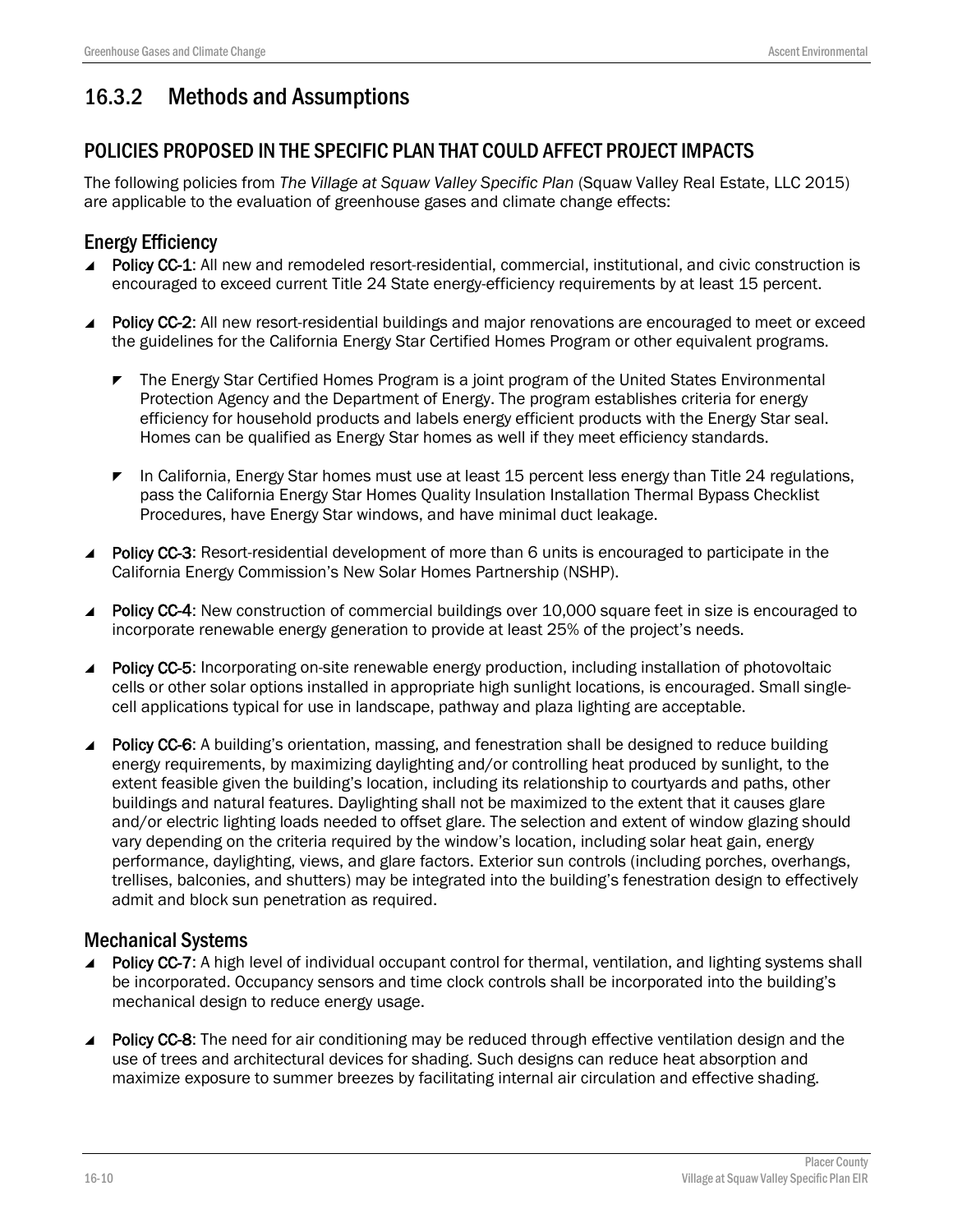- Policy CC-9: Using chloroflourocarbon-free heating, ventilation, air conditioning, and refrigeration base building systems is required. Intakes shall be located and designed to assure maximum levels of indoor air quality. The use of carbon monoxide monitoring sensors is required.
- Policy CC-10: Separating ventilation and plumbing systems for those rooms containing contaminants, such as artist studios, from those in the rest of the building is required.
- Policy CC-11: Retaining a commissioning agent (a professional qualified to evaluate and certify that a building is designed, constructed, and functions in accordance with the building's specified operational requirements) is required. Owners may choose to have the commissioning agent produce a recommissioning manual for the building to assure it continues to meet established standards such as energy conservation and indoor air quality.

### Building Envelope

- ▲ Policy CC-12: The building envelope (which defines the conditioned and unconditioned spaces) should form a continuous insulated barrier and a continuous air barrier. The two barriers are usually formed by different materials. Standard insulation products, such as batt or loose fill products, do not seal against air leakage. For most units, the sheet goods that form the decking, sheathing, and finish materials are the primary air barrier. Holes between materials will be sealed with durable caulks, gaskets, and foam sealants.
- Policy CC-13: The use of Energy Star or equivalent rated windows is required within standard residential units, and other areas where feasible.

#### Waste Minimization

Policy CC-14: Efforts to reduce construction waste are encouraged. All building projects within the Plan Area are shall recycle or reuse a minimum of 15 percent of unused or leftover building materials.

#### Indoor Lighting and Appliances

- Policy CC-15: It is required that all units utilize Energy Star rated appliances and the most energyefficient Energy Star rated water heater and air conditioning systems that are feasible, including but not limited to dishwashers, refrigerators, ceiling fans, washing machines, water heaters, and air conditioning systems.
- Policy CC-16: It is intended that all buildings utilize natural gas should it become available within the Plan Area, or propane where feasible, for clothes dryers, cooking stoves, heating, central air furnaces, water heaters, and/or boilers.
- Policy CC-17: Using Energy Star or equivalent light fixtures is required. A broad range of choices and styles are available through many lighting manufactures, which can be found at www.energystar.gov.
- **Policy CC-18:** Use of high-efficiency bulbs, such as compact fluorescent bulbs or LEDs in recessed can lights is required.

### Water Efficient Appliances

- Policy CC-19: Utilize water-conserving appliances and plumbing fixtures. The following average flow rates shall be met by installing high-efficiency fixtures and/or fittings:
	- E Lavatory faucets must be  $\langle$  = 2.0 gpm
	- Showers must be  $\lt/$  = 2.0 gpm
	- $\blacktriangleright$  Toilets must be  $\lt/= 1.3$  gpf
- Policy CC-20: Utilize flow restrictors and/or reduced flow aerators on lavatory, sink, and shower fixtures.
- Policy CC-21: Commercial buildings are required to utilize automatic fixture sensors and lowconsumption fixtures.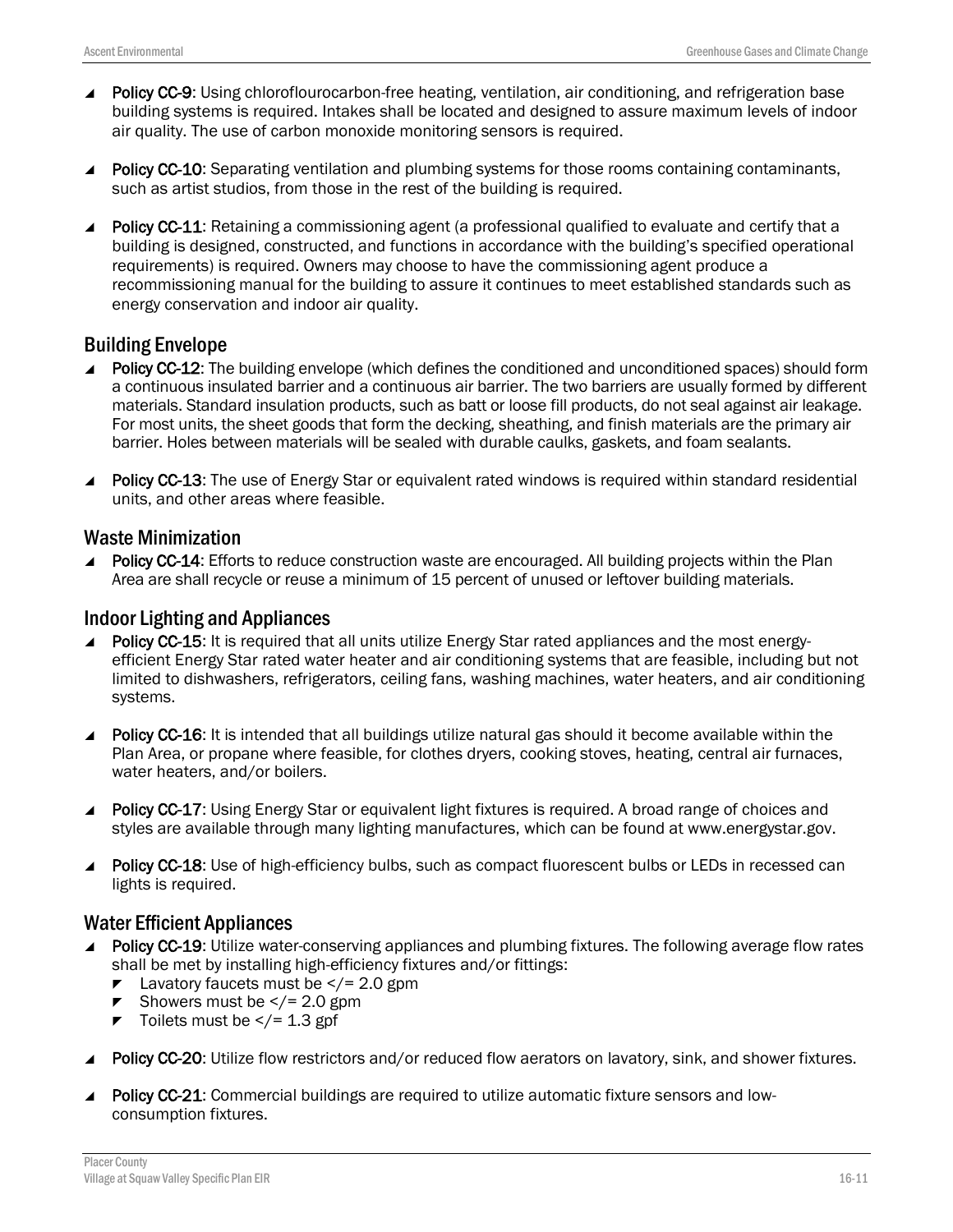A minimum of 25 percent of new shuttle services within the Olympic Valley would use alternative fuels (Policy CP-5) and bike racks would be provided at main locations throughout the Village (identified in VSVSP Section 5.5). Although implementation of these measures would likely result in reduced GHG emissions, because of multiple variables associated with many of these items (e.g., would the 25 percent minimum use of alternative fuels in shuttles be exceeded; how much solar power generation would ultimately be installed), they often could not be considered with sufficient certainty to be included in quantified GHG emissions calculations conducted for this analysis. Therefore, implementation of various policies and project elements within the VSVSP related to reductions in GHG emissions could further reduce the project's emissions below those estimated in the following analysis.

Additionally, Chapter 8, "Implementation," of the VSVSP includes the following requirement (Squaw Valley Real Estate, LLC 2015) that is applicable to the evaluation of greenhouse gases and climate change effects:

The Draft EIR analyzed a project buildout scenario which assumed that no more than 20 percent of the project would be developed in any single year. Each application for project entitlements shall include a projected timeline for project construction activities, including demolition, site preparation, grading, paving, building construction and architectural coatings. This inventory shall include the projections for construction of any other VSVSP projects that would involve construction activities that are foreseeable to occur concurrent with the project for which the application is submitted, including approved Tentative Small-Lot Subdivision Maps that have not recorded but remain within the valid exercise period and any approved projects not requiring a Small-Lot Tentative Map that are within the valid exercise period. If the total amount of construction in any construction year would exceed 20 percent of the total VSVSP buildout, then the application shall be accompanied by air quality and greenhouse gas analyses to determine if emissions would exceed applicable thresholds in any of the construction years of the project application. If the thresholds are exceeded, additional CEQA review may be required.

### ESTIMATION OF GREENHOUSE GAS EMISSIONS

Short-term construction-generated GHG emissions were calculated using the California Emissions Estimator Model (CalEEMod) Version 2013.2 computer program (SCAQMD 2013a), as recommended by PCAPCD and other air districts in California. Modeling was based on project-specific information (e.g., size, amounts of demolition, area to be graded, area to be paved), where available; reasonable assumptions based on typical construction activities; and default values in CalEEMod that are based on the project's location and land use types.

Operational GHG emissions were estimated using a variety of sources and models. Mobile-source emissions were estimated using the emission factors provided in CalEEMod and the CalEEMod User Guide (SCAQMD 2013b:D-86 to D-265); estimates of project-generated vehicle trips and total vehicle miles traveled (VMT) that were developed as part of the analysis presented in Chapter 9, Transportation and Circulation; and the vehicle fleet mix observed along Squaw Valley Road during field work conducted as part of the noise analysis. Development of the projected number of vehicle trips and VMT generated by the Specific Plan took into account the many policies in the Specific Plan that would result in less reliance on passenger vehicles. As explained in Chapter 5, Circulation and Parking, of the Specific Plan, the Specific Plan emphasizes pedestrian circulation by providing ample sidewalks and paths between key destinations, particularly between parking, ski operations, and trail heads. The Village would be designed to be compact and provide lodging and related amenities, restaurants, ski facilities, and other recreational facilities in close proximity to one another so that visitors could park once and then access desired services and amenities on foot. In addition, the Specific Plan provides easy transit access to ski facilities and other amenities, through provision of new transit services as well as a new transit center. For instance, as stated in Policy CP-6, the Specific Plan would extend the existing Class 1 multi-purpose biking/walking trail along Squaw Valley Road to the west (it currently terminates northeast of the Village at the Squaw Valley Meadows condos). Also, providing more employee housing on the East Parcel would effectively shorten VMT associated with worker commute trips. Moreover, bike racks would be provided at main locations throughout the Village, as well as at the Shirley Canyon and Granite Chief Trailheads, and at all major lodging properties.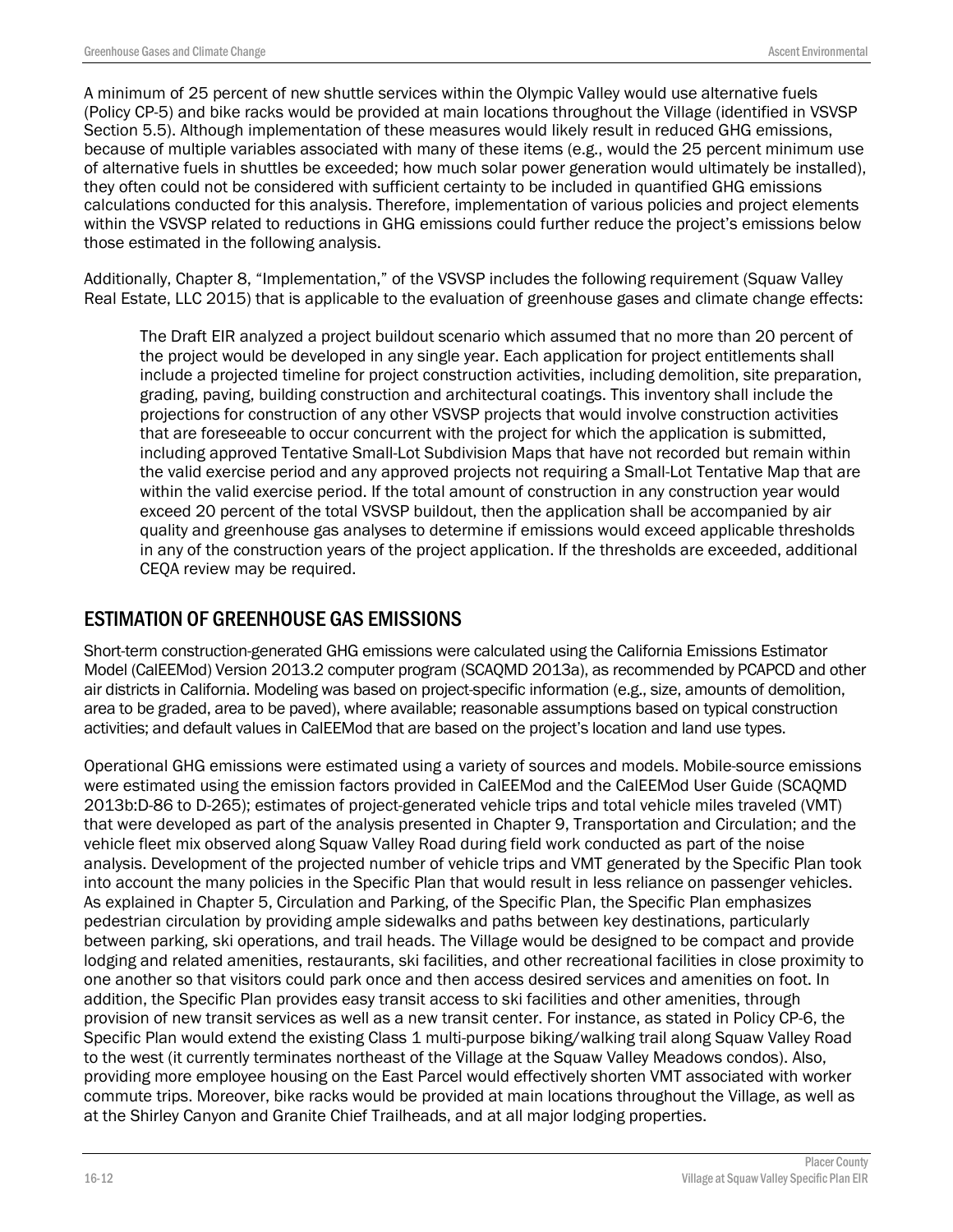Emissions from propane combustion used for space heating, water heating, and cooking were estimated based on the consumption levels provided in a dry utilities study prepared for the Specific Plan (MacKay & Somps 2015:20), using GHG emission factors published by The Climate Registry (The Climate Registry 2014:10,17). As indicated in Chapter 3, "Project Description," liquefied natural gas (LNG) may be used as an alternative or supplemental energy source. LNG would be delivered, refueled, stored, and distributed as natural gas, in the same manner as described above for propane. Although natural gas has lower energy content per volume than propane, overall GHG emissions to achieve equal heating of rooms/water/etc. is not significantly different between the two gasses (i.e., amount of CO<sub>2</sub> released during combustion to generate a unit of heat not significantly different). Therefore, GHG emissions were not calculated separately for the potential use of LNG.

Emissions from landscape maintenance equipment were estimated using the applicable module in CalEEMod (SCAQMD 2013a). Winter-time emissions from the operation of snow removal equipment were estimated using the off-road equipment screen in the operations module of CalEEMod.

Indirect emissions associated with electricity consumption were calculated based on utility emission factors for Sierra Pacific Power for CO2, N2O, and CH4 as contained in CalEEMod, and estimates of project-related electricity consumption estimated by the dry utilities study prepared for the Specific Plan (MacKay & Somps 2015:15). The amount of electricity used to operate the ground water wells that would serve the Specific Plan area was estimated based on the volume of water that would be required by the Specific Plan and the average well depth, as determined by the water supply assessment (Farr West Engineering et al. 2014:ES-4; included as Appendix C) and energy intensity factors for well operation published by CEC (CEC 2006:40). Indirect GHG emissions associated with the treatment of wastewater generated by the project were estimated using emission factors from the wastewater module of CalEEMod and the volume of wastewater generation estimated in a sewer report prepared for the Specific Plan (MacKay & Somps 2014:5). Indirect GHG emissions associated with the quantity of solid waste generated by the land uses was estimated using the applicable module in CalEEMod.

The loss in sequestered carbon was also estimated in CalEEMod using the vegetation module. The types and amounts of vegetation that would be removed permanently due to construction were estimated as part of the biological impact analysis presented in Table 6-1 of Chapter 6, Biological Resources. This analysis does not account for the increase in carbon sequestration associated with the restoration of Squaw Creek, which is also part of the Specific Plan. Total one-time GHG emissions from the loss in carbon sequestration were then amortized over the operational life of the project (assumed to be 40 years for this analysis) to be tallied with on-going operational emissions. The total construction-related emissions associated with full buildout were also amortized over the operational life of the project (assumed to be 40 years for this analysis). Accounting for the loss in sequestered carbon and construction emissions in this way allows for the evaluation of whether ongoing operation of the proposed land uses would be efficient enough to "recoup" these one-time emissions.

Because the proposed land uses would not operate at full capacity on a year-round basis, annual emission estimates were generated using the monthly occupancy rates presented in the Specific Plan's water supply assessment (Farr West Engineering et al. 2014:11). Operational emissions from all sources were estimated for full buildout of the Specific Plan, which could occur as early as 2037.

These methods for estimating operational GHG emissions are a conservative representation of the true emissions, because the analysis assumes that all project GHG emissions are new. In reality, the project will generate some new GHGs, and some project-related GHGs will replace emissions from other locations. Because GHGs affect climate on a global level, the location where they are generated is not relevant, but total net quantity is. As stated in Chapter 3, "Project Description," the underlying purpose of the project is to develop a year-round destination resort that is on par with peer world class North American ski destinations. It is likely the project will cater to people who, for the most part, are already likely to vacation, and the project provides another destination option. It may increase total vacation travel and use, but it would also likely displace some travel to other locations. However, there is no method to account for the degree to which project-related GHG emissions would replace GHG emissions that would otherwise occur, and any attempt to do so would involve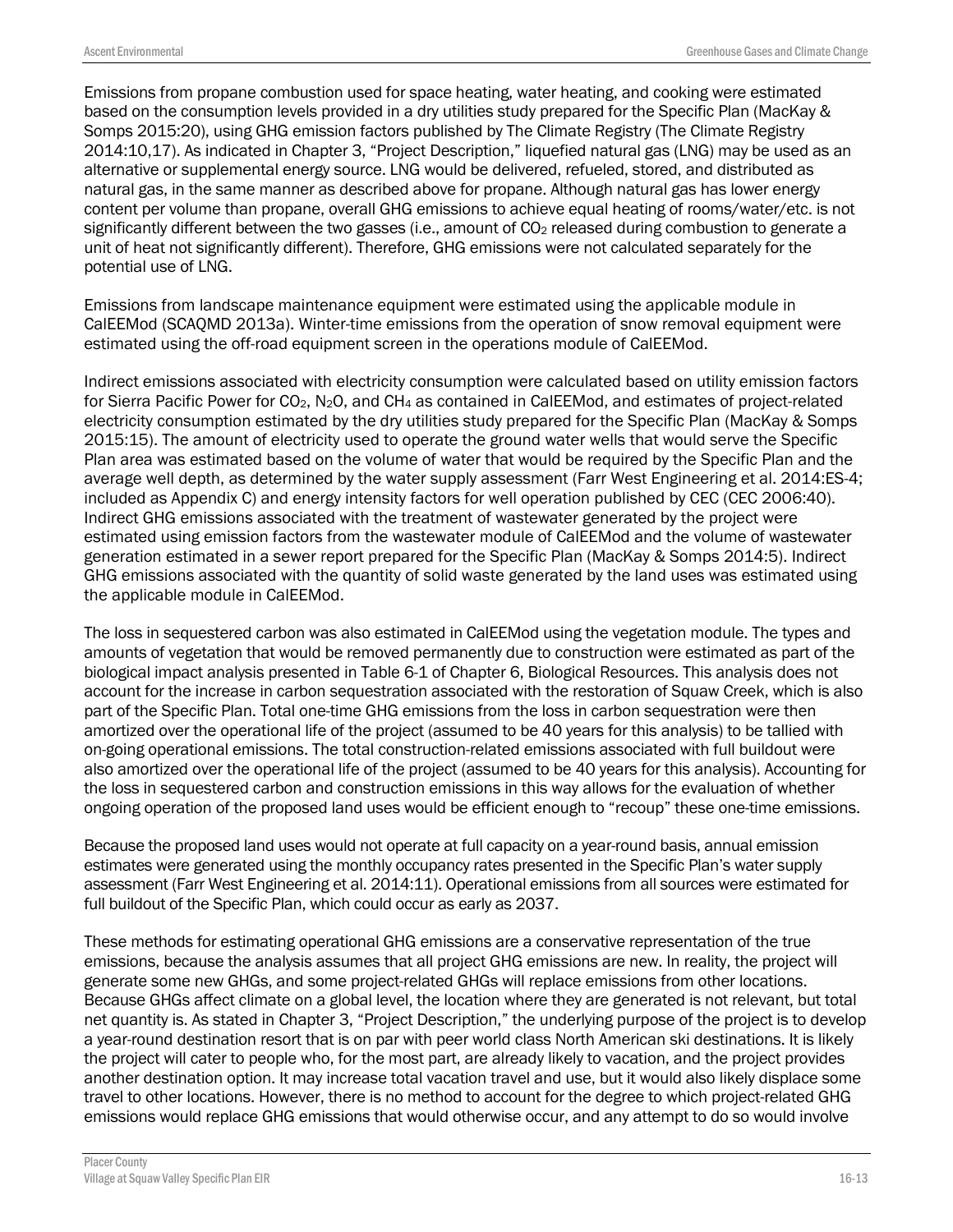intense speculation. Thus, the analysis does not attempt to estimate the level of net new emissions associated with the proposed project and instead treats all GHG emissions from the project as new.

## GREENHOUSE GAS EFFICIENCY ANALYSIS

For this DEIR, a GHG efficiency analysis is conducted by estimating emissions for two separate emission scenarios, as recommended by PCAPCD (Green, pers. comm., 2014a, 2014b). One is a "no action taken" (NAT) scenario, a hypothetical scenario which estimates operational GHG emissions in 2020 (assuming buildout by that year) without implementation of regulations that have been put in place since 2006 to help achieve the statewide GHG reduction goal mandated by AB 32. Regulations that have been put in place under the AB 32 mandate, but not accounted for in the NAT scenario include the Low-Carbon Fuel Standard for transportation fuels; the fuel economy standards of the Advanced Clean Cars regulation that result in new vehicles being more GHG-efficient; the renewable electricity standard which requires California utilities to generate 33 percent of their electricity from renewables by 2020; and the California Building Efficiency Standards (Title 24, Section 6) that result in increased efficiency in heating and cooling of buildings. The other scenario, referred to in this DEIR as the full-buildout 2020 scenario, estimates operational GHG emissions with implementation of these regulations if the project were built out and became fully operational in 2020. This scenario is also hypothetical because full buildout of the Specific Plan would occur no sooner than 2037. The 2020 analysis year is used to compare these two scenarios because 2020 is the target year for achieving the GHG reduction goal identified by AB 32. As described in Section 16.2.2, "State," of the Regulatory Setting above, AB 32 requires that statewide GHG emissions be reduced to 1990 levels by 2020. However, in recognition of these unrealistic buildout assumptions, this DEIR also examines what may occur beyond 2020, including a discussion of GHG reduction targets that may be established by ARB and/or the California State Legislature beyond 2020, what specific regulations may be developed to achieve those targets, and the ability and likelihood the project would comply with those regulations to meet those targets.

The purpose of the efficiency analysis is to determine whether the full-buildout 2020 scenario is at least 21.7 percent more GHG efficient than the NAT scenario. An efficiency target of 21.7 percent is used because, as explained in Section 16.2.2, "State," of the Regulatory Setting, above, ARB calculated that a reduction of 21.7 percent from 2020 NAT emissions is needed for California to reach 1990 emission levels (ARB 2011).

Refer to Appendix H of this DEIR for a detailed description of all calculations, model runs, and assumptions used to support the efficiency analysis.

# 16.3.3 Issues or Potential Impacts Not Discussed Further

All GHG and climate change issues addressed in the significance criteria are evaluated below. As described further in Section 18.1, "Cumulative Impacts," analysis of the GHGs associated with the Specific Plan is inherently a cumulative impact analysis.

# 16.3.4 Impact Analysis

### Impact 16-1: Construction-generated greenhouse gas emissions.

Construction-generated GHG emissions would not exceed PCAPCD's recommended Tier I mass emission threshold. Therefore, GHG emissions from project-related construction would not be substantial. This impact would be less than significant.

Construction-related activities that would generate GHGs include worker commute trips, haul trucks carrying supplies and materials to and from the project site, and off-road construction equipment (e.g., dozers, loaders, excavators). Construction of the land uses proposed under the Specific Plan would occur over a 20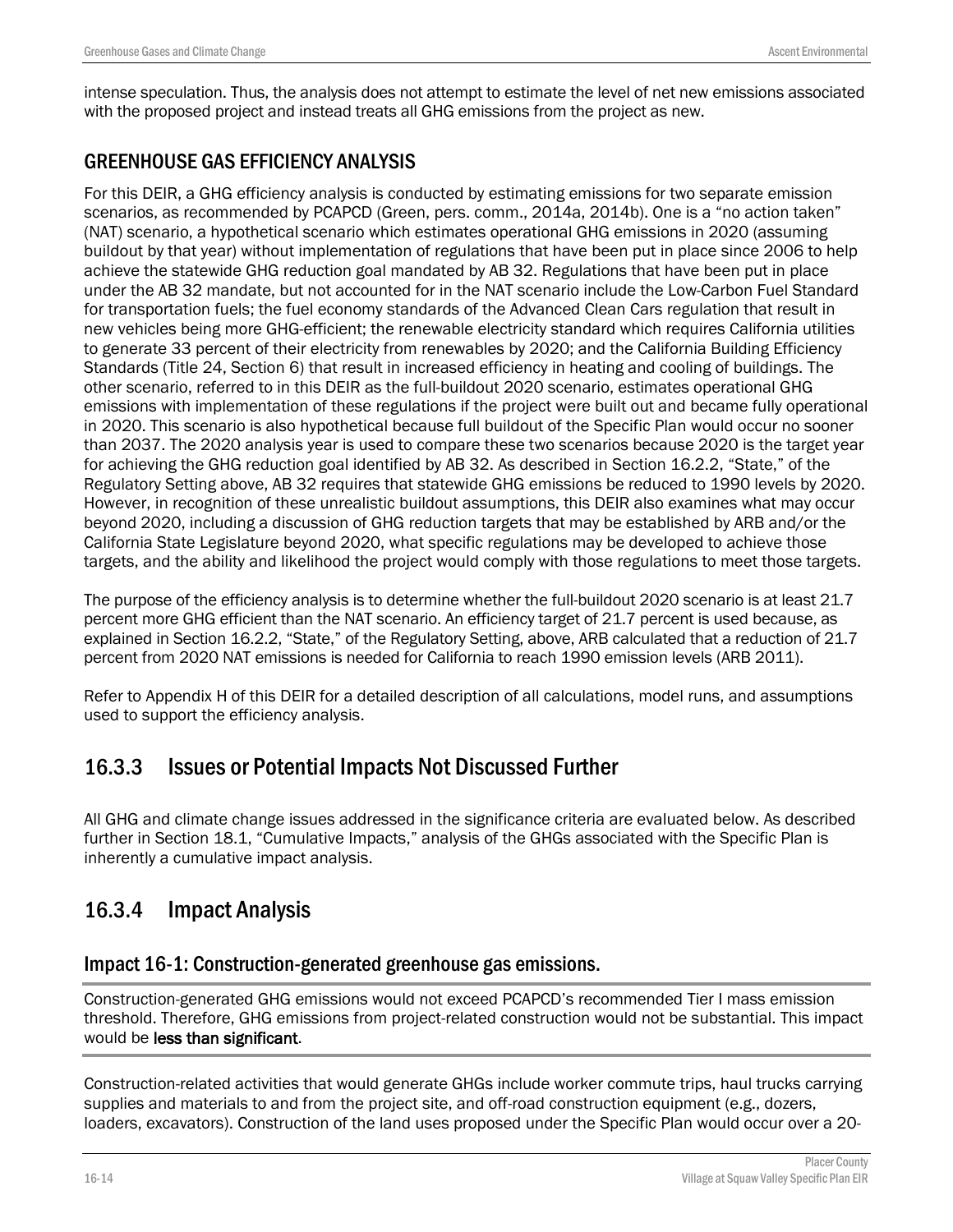to 25-year period with some construction to begin no earlier than spring of 2016. While the rate in which various land uses and facilities are constructed would be market driven, it is not expected that any more than 20 percent of total construction activity would occur during the single most active construction year (see Section 3.4.6, "Project Construction"). Chapter 8, "Implementation," in the Specific Plan (Squaw Valley Real Estate, LLC 2015) supports this limit to peak single year construction activity (see Section 16.3.2, above). Demolition, site preparation, grading, and paving activities would typically occur only during months when snow is unlikely to be present (approximately May 1 to October 15). However, interior work on buildings, including the indoor application of architectural coatings, could potentially occur during all months of the year. Maximum annual construction emissions are summarized in Table 16-1. Refer to Appendix H for a detailed summary of the modeling assumptions, inputs, and outputs.

| <b>Table 16-1</b>                       | <b>Summary of Maximum Annual GHG Emissions Associated with Project Construction Activities</b> |  |  |
|-----------------------------------------|------------------------------------------------------------------------------------------------|--|--|
| <b>Construction Activity</b>            | MTCO <sub>2</sub> e/year                                                                       |  |  |
| <b>Demolition</b>                       | 59                                                                                             |  |  |
| Site Preparation                        | 56                                                                                             |  |  |
| Grading                                 | 87                                                                                             |  |  |
| Paving                                  | 33                                                                                             |  |  |
| <b>Building Construction</b>            | 624                                                                                            |  |  |
| Architectural Coatings<br>81            |                                                                                                |  |  |
| <b>Total Maximum Annual Emissions</b>   | 940                                                                                            |  |  |
| PCAPCD Tier I Threshold of Significance | 1.100                                                                                          |  |  |

Notes: Modeled values represent maximum GHG emissions that could occur if up to 20 percent of the land uses are under construction during any single year. See Appendix H for detail on model inputs, assumptions, and project specific modeling parameters.

MT CO2e/year = metric tons of carbon dioxide-equivalent per year, PCAPCD = Placer County Air Pollution Control District Source: Modeling conducted by Ascent Environmental in 2014

As shown in Table 16-1, maximum annual GHG emissions generated by project-related construction would not exceed PCAPCD's Tier I Threshold of Significance. Therefore, GHG emissions from project-related construction would not be substantial. This impact would be less than significant.

### Mitigation Measures

No mitigation is required.

### Impact 16-2: Operational greenhouse gas emissions.

GHGs associated with operation of the Specific Plan would exceed the Tier I mass-emission threshold of 1,100 MT CO2e/year; however, operational GHGs would not exceed the GHG efficiency-based Tier II threshold recommended by PCAPCD for 2020. Nevertheless, GHG emissions would be substantial and may be less efficient than needed to achieve GHG reduction targets that could be in place after 2020, when the project is completed. Therefore, operation of the Specific Plan has the potential to result in a substantial contribution to GHG emissions. This impact would be potentially significant.

Operation of the facilities developed under the Specific Plan would result in GHG emissions associated with motor vehicle trips to and from the Specific Plan area, the combustion of propane for space and water heating, the consumption of electricity and water, the generation of wastewater and solid waste, and equipment used for landscaping and snow removal. The removal of vegetation would also result in the loss of sequestered carbon. Table 16-2 summarizes all the direct and indirect sources of GHG emissions associated with the Specific Plan upon full buildout in 2037. The emissions estimates are based on the application of existing regulations pertaining to vehicle emissions, building standards, and electricity generation. This is explained further below.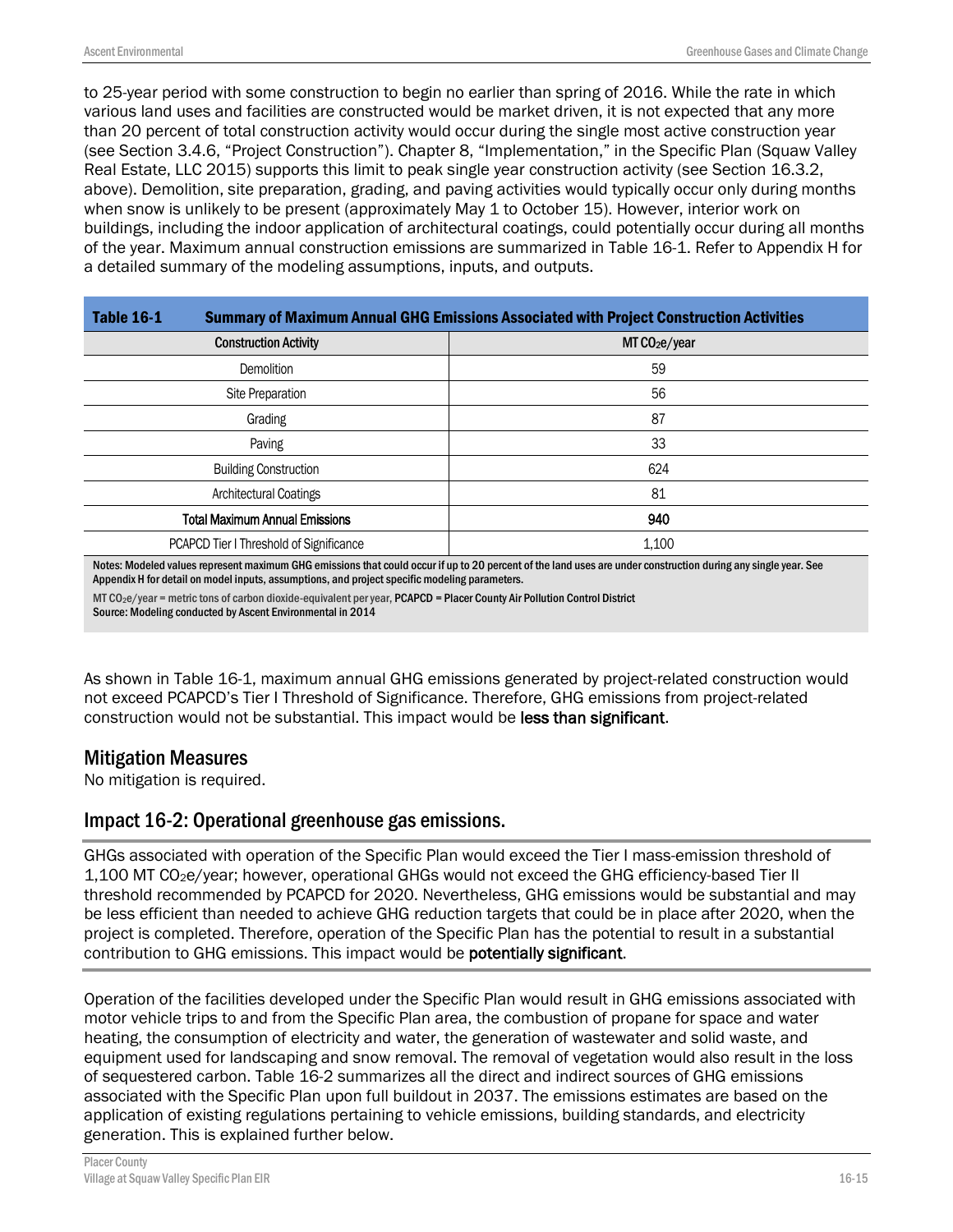| <b>Table 16-2</b>                     | Summary of Annual Greenhouse Gas Emissions Associated with the Specific Plan at Full Buildout in<br>2037 |                           |  |
|---------------------------------------|----------------------------------------------------------------------------------------------------------|---------------------------|--|
|                                       | <b>Emissions Activity</b>                                                                                | MT CO <sub>2</sub> e/year |  |
| Vehicle Trips (mobile sources)        |                                                                                                          | 14,241                    |  |
| Propane Combustion                    |                                                                                                          | 19,732                    |  |
| <b>Electricity Consumption</b>        |                                                                                                          | 10,941                    |  |
| Water Consumption                     |                                                                                                          | 25                        |  |
| Wastewater Treatment                  |                                                                                                          | 147                       |  |
| Solid Waste Generation                |                                                                                                          | 92                        |  |
| Landscaping Equipment                 |                                                                                                          | 10                        |  |
| Snow Removal Equipment                |                                                                                                          | 56                        |  |
| Construction <sup>1</sup>             |                                                                                                          | 118                       |  |
|                                       | Loss in Carbon Sequestration from Vegetation Removal <sup>1</sup>                                        | 40                        |  |
| <b>Total Maximum Yearly Emissions</b> |                                                                                                          | 45,403                    |  |
|                                       | PCAPCD's Tier 1 Threshold of Significance                                                                | 1,100                     |  |

Notes: See Appendix H for detail on model inputs, assumptions, and project specific modeling parameters.

MT CO2e/year = metric tons of carbon dioxide-equivalent per year

<sup>1</sup> Construction emissions and the loss in sequestered carbon from removed vegetation are amortized over an estimated 25-year build out period of the Specific Plan.

Source: Modeling conducted by Ascent Environmental in 2014

As shown in Table 16-2, upon full buildout, GHG emissions associated with operation of the proposed project would exceed the Tier I mass emission threshold of 1,100 MT CO<sub>2</sub>e/year. Therefore, this analysis evaluates the GHG efficiency in which the proposed project would operate compared to the NAT scenario in 2020 (Tier II). Table 16-3 summarizes the results of emissions estimates for both scenarios.

As shown in Table 16-3, emissions from many sources would be less under the full-buildout scenario than the NAT scenario due to the GHG regulations under the AB 32 mandate that would decrease operational GHG emissions. Emissions from project-related vehicle trips would be less in the full-buildout scenario due to implementation of regulations governing vehicle emission standards for GHGs, including the GHG vehicle standards in Advanced Clean Cars and the Low-Carbon Fuel Standard. Approximately 25 percent less propane would be needed for space and water heating and 25 to 30 percent less electricity would be needed to power appliances and lighting in the full-buildout scenario due to implementation of the California Building Efficiency Standards (Title 24, Section 6) (Green, pers. comm. 2014b). It is noted that the emissions in 2020 full-buildout scenario are slightly higher than estimated for full buildout in 2037, although the same GHG reduction regulatory standards are applied. This is because a certain percentage of older vehicles projected to be on the road in 2020 would be replaced by newer vehicles over time that better meet emissions standards and have higher gas mileage, resulting in less GHG emissions from the overall vehicle fleet in later years.

Overall, the total GHG emissions under the full-buildout scenario in 2020 would be approximately 25 percent less than the NAT scenario. Therefore, GHG emissions associated with operation of the proposed project would not conflict with ARB's Scoping Plan for 2020 targets.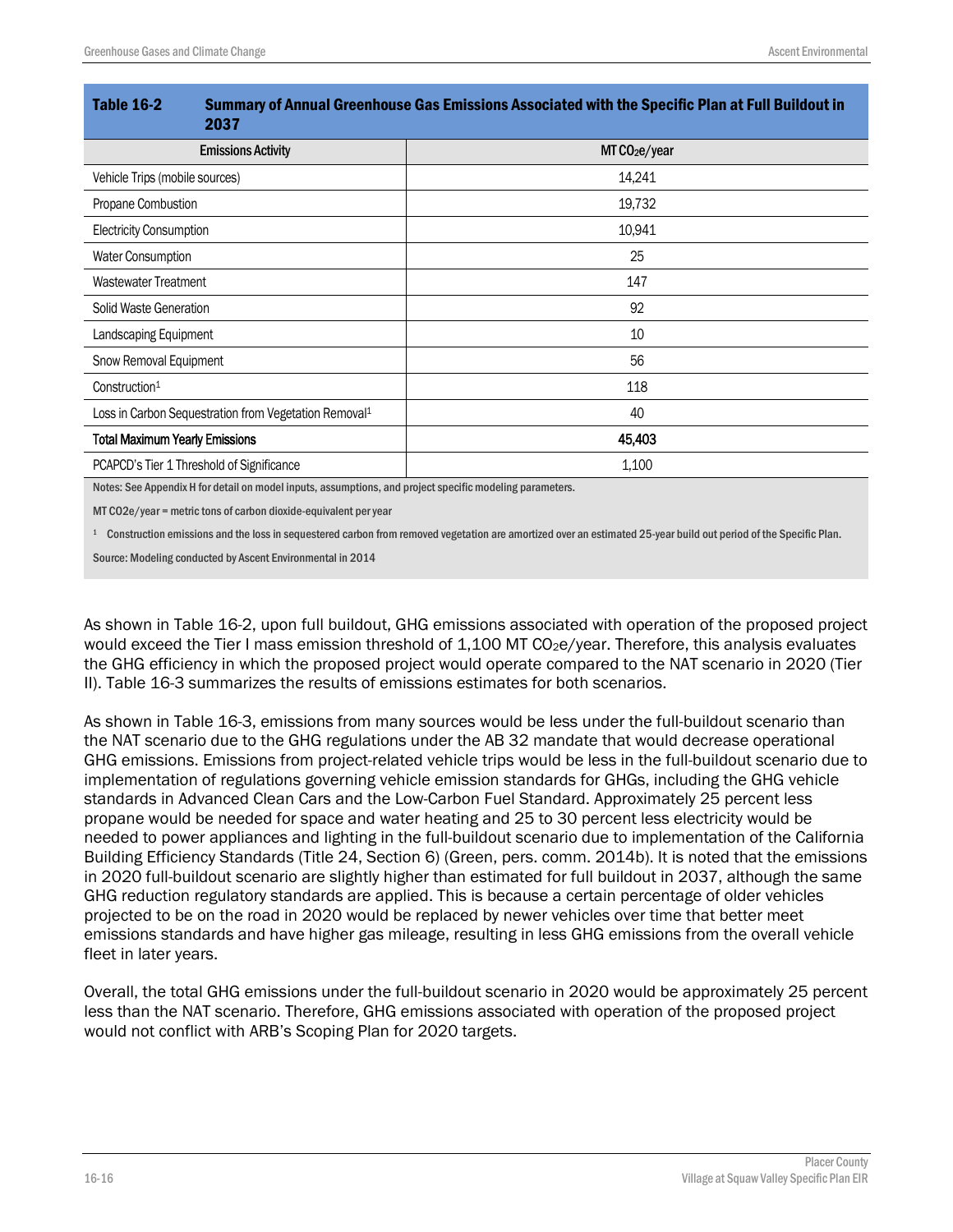| יום ו שוום ן וברון ווטווסר טוס וויו ווטוסים של הוויו שטעטרים וויסטונוים שם שטעטוויטס וויו שווויו ויס וויוויו ש<br><b>Buildout Scenarios in 2020 (MT CO2e/year)</b> |                          |                                    |  |  |
|--------------------------------------------------------------------------------------------------------------------------------------------------------------------|--------------------------|------------------------------------|--|--|
| <b>Emissions Activity</b>                                                                                                                                          | No Action Taken Scenario | <b>Full-Buildout 2020 Scenario</b> |  |  |
| Vehicle Trips (mobile sources) <sup>1</sup>                                                                                                                        | 21,004                   | 15,832                             |  |  |
| Propane Combustion <sup>2</sup>                                                                                                                                    | 26,309                   | 19,732                             |  |  |
| Electricity Consumption <sup>2, 3</sup>                                                                                                                            | 14,588                   | 10,941                             |  |  |
| Water Consumption <sup>4</sup>                                                                                                                                     | 25                       | 25                                 |  |  |
| Wastewater Treatment <sup>5</sup>                                                                                                                                  | 147                      | 147                                |  |  |
| Solid Waste Generation <sup>5</sup>                                                                                                                                | 92                       | 92                                 |  |  |
| Landscaping Equipment <sup>5</sup>                                                                                                                                 | 10                       | 10                                 |  |  |
| Snow Removal Equipment <sup>5</sup>                                                                                                                                | 56                       | 56                                 |  |  |
| Construction <sup>6</sup>                                                                                                                                          | 118                      | 118                                |  |  |
| Loss in Carbon Sequestration from Vegetation Removal <sup>6</sup>                                                                                                  | 40                       | 40                                 |  |  |
| <b>Total Maximum Yearly Emissions</b>                                                                                                                              | 62,931                   | 46,994                             |  |  |
| Percent Less than Building-As-Usual Scenario                                                                                                                       |                          | 25.3%                              |  |  |

Table 16-3 Summary of Annual Greenhouse Gas Emissions Associated with the No Action Taken (NAT) and Full-

Notes: See Appendix H for detail on model inputs, assumptions, and project specific modeling parameters.

MT CO2e/year = metric tons of carbon dioxide-equivalent per year

- <sup>1</sup> Emissions from vehicle trips would be less in the full-buildout scenario due to implementation of regulations governing vehicle emission standards for GHGs, including the vehicle emission standards from Advanced Clean Cars and the Low-Carbon Fuel Standard. These regulations provide increasingly stringent emission standards over time.
- <sup>2</sup> In the full-buildout scenario, consumption of both propane for space and water heating and electricity for powering appliances and lighting would be approximately 25 percent less due to implementation of the California Building Efficiency Standards (Title 24, Section 6) (Green, pers. comm. 2014b).
- <sup>3</sup> Emissions associated with electricity consumption would be lower in the full-buildout scenario due to implementation of renewable requirements in the electric power generation industry; however, this reduction is not accounted for in this analysis because complete information about the GHG intensity factors (historical and projected) for the local utility, California Pacific Electric Company (CalPeco), are not available. CalPeco became the electric service provider to Olympic Valley in 2011 after it acquired assets from Sierra Pacific Power Company(Liberty Energy 2010). For both scenarios, emissions associated with electricity consumption were estimated using the GHG intensity factor for Sierra Pacific Company for 2008 in CalEEMod.
- <sup>4</sup> Emissions associated with water consumption would not differ among the two scenarios because the level of water consumption is ultimately determined by the limited supply of groundwater in Olympic Valley as discussed in the water supply assessment (Farr West Engineering et al. 2014), and water conservation measures would be implemented under both the NAT and full-buildout scenarios.
- No substantial difference would be expected in emissions associated with wastewater treatment, the generation of solid waste, landscaping and snow removal activities, construction, or the loss in carbon sequestration associated with removal of vegetation during construction.
- <sup>6</sup> Construction emissions and the loss in sequestered carbon from removed vegetation are amortized over an estimated 40-year operational life of the Specific Plan.

Source: Modeling conducted by Ascent Environmental in 2015

#### Post 2020 Considerations

As described in Section 16.2.2, ARB is working toward recommending goals that extend beyond 2020 and, further, Executive Order SB-3-05 set a target of reducing emissions to 80 percent below 1990 levels by 2050. New legislation is proposed to establish post-2020 goals, but no action on the legislation has been taken, as of this writing (May 2015). While project design and specific plan policy implementation contribute to reducing potential GHG emissions from the project, achievement of future GHG efficiency standards is largely dependent on regulatory controls applied to all sectors of the California economy. As stated above in the summary of the updated Scoping Plan and repeated here:

California will develop a mid-term target to frame the next suite of emission reduction measures and ensure continued progress toward scientifically based targets. This target should be consistent with the level of reduction needed [by 2050] in the developed world to stabilize warming at 2°C (3.6°F) [above pre-industrial levels] and align with targets and commitments elsewhere. The European Union has adopted an emissions reduction target of 40 percent below 1990 levels by 2030. The United Kingdom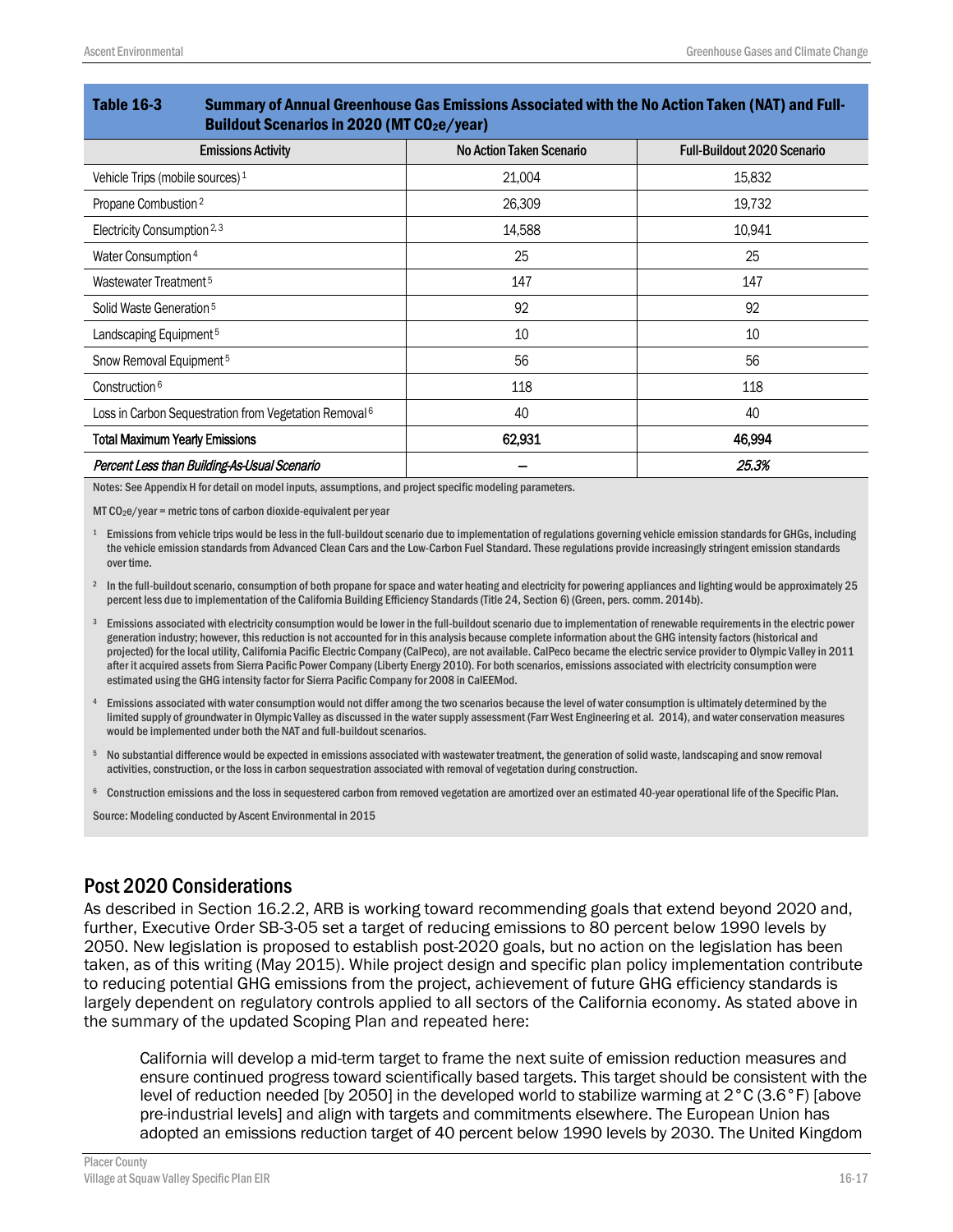has committed to reduce its emissions by 50 percent below 1990 levels within the 2022–2027 timeframe, and Germany has set its own 2030 emissions target of 55 percent below 1990 levels. The United States, in support of the Copenhagen Accord, pledged emission reductions of 42 percent below 2005 levels in 2030 (which, for California, translates to 35 percent below 1990 levels).

This level of reduction is achievable in California. In fact, if California realizes the expected benefits of existing policy goals (such as 12,000 megawatts [MW] of renewable distributed generation by 2020, net zero energy homes after 2020, existing building retrofits under AB 758, and others) it could reduce emissions by 2030 to levels squarely in line with those needed in the developed world and to stay on track to reduce emissions to 80 percent below 1990 levels by 2050. Additional measures, including locally driven measures and those necessary to meet federal air quality standards in 2032, could lead to even greater emission reductions (ARB 2014b:34, emphasis added).

Thus, the ability of this project—and all land use development—to achieve any goals beyond 2020 is partially out of the control of the project and its developer. First, a specific goal has not been established, beyond the Executive Order Goal of 80 percent below 1990 GHG levels by 2050. ARB has stated in its Update, cited above, that additional "mid-term" targets (such as when this project is expected to buildout) must still be established, and it would be speculative to do so for this DEIR.

There is a question as to whether the SACOG MTP/SCS, which establishes GHG emissions goals for automobiles and light duty trucks for 2020 and 2035, establishes an overall GHG target for the project past 2020. As previously described, SACOG was tasked by ARB to achieve a 9 percent per capita reduction compared to 2012 vehicle emissions by 2020 and a 16 percent per capita reduction by 2035, which ARB confirmed the region would achieve by implementing its SCS (ARB 2013). However, this target cannot be directly translated to an overall threshold, given it is geared toward GHG emissions from transportation only. The project area, including the project site, is shown in the SCS as "Lands Not Identified for Development" in the SCS planning period (through 2035). While the MTP/SCS acknowledges it cannot predict land use on a parcel-by-parcel basis throughout the SACOG region, the project is apparently not included in the SCS growth predictions. If development follows the trends and predictions for growth in the SCS for the SAGOC region over the next 20 years, development at the project site would be additional to SCS assumptions.

The project would produce substantial levels of GHG emissions. Implementation of Mitigation Measure 10-2, which requires construction and operation of land uses and facilities developed under the Specific Plan to not generate emission of ozone precursors that exceed PCAPCD's mass emission thresholds, would likely have the co-benefit of reducing project-related GHG emissions as well. Also, as previously stated, the Specific Plan contains many policies that, if strictly implemented, would result in additional GHG reductions, including the requirement that a minimum of 25 percent of new shuttle services within the Olympic Valley will use alternative fuels (Policy CP-5), that individual buildings would be designed to a level equivalent to at least the Silver rating of the U.S. Green Building Council's Leadership in Energy & Environmental Design (LEED) certification program or other comparable rating, and other actions are taken to reduce GHG emissions (Policies CC-13 and CC-15). The efficacy of the Specific Plan policies cannot be predicted, in large part because several are not mandatory (in some instances, actions are "encouraged," "should" be implemented, would be implemented "if feasible," etc.). The implementation of these policies, as well as Mitigation Measure 10-2, would result in additional GHG efficiency beyond what is shown in Table 16-3. While the proposed project would meet the GHG efficiency standard tied to the current 2020 statewide GHG emissions target, this DEIR cannot determine if the project would meet future thresholds that have not been established because it would be purely speculative to do so

Therefore, the ability of the project to meet GHG targets beyond 2020 is unknown, and cannot be known because these targets have not been established and, further, attainment would at least be partially reliant on potential new regulations that would be adopted in the future. It is unlikely that the project could meet longterm GHG efficiency aspirations, such as those expressed in EO-3-05 (80 percent below 1990 GHG levels in 2050) without substantial statewide regulations, such as those that may result in more electric vehicles in the fleet mix, more stringent energy efficiency standards for buildings, and an increase in the generation of renewable electricity. In addition, the project would generate emissions well above PCAPCD's current Tier 1 level. Because the project would generate substantial GHG emissions, and because it is not known if the project would be consistent with future GHG reduction targets, the impact would be potentially significant.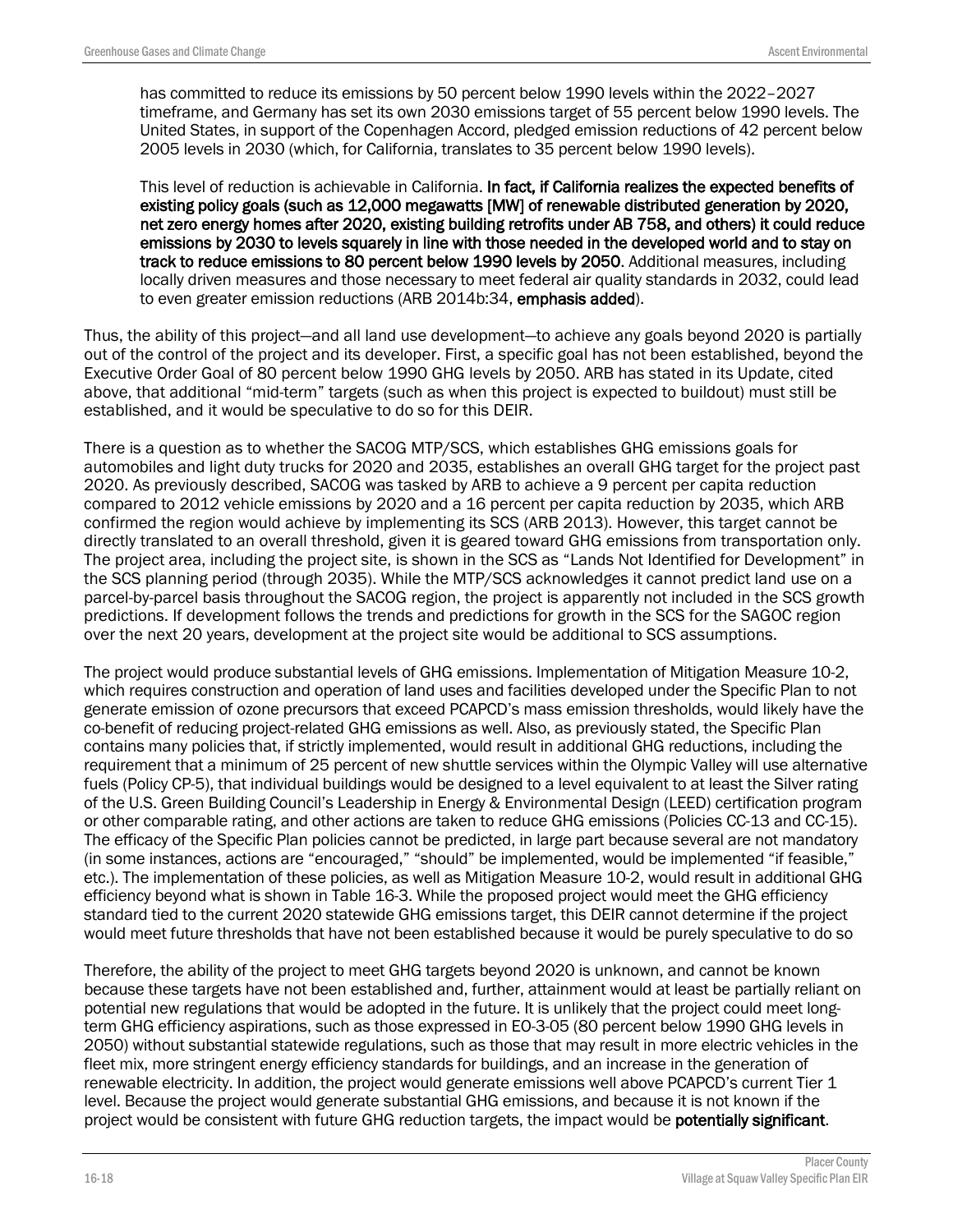## Mitigation Measure 16-2: Implement ongoing operational greenhouse gasreview and reduction program.

The state legislature or Governor's Office may establish new GHG targets that apply for the period after 2020, as discussed in the *First Update to the Climate Change Scoping Plan*, released by ARB in May 2014 (and discussed above in Section 16.2.2). Any projects processed by the County after 2020 will be required to reduce, to the extent needed and feasible, GHG emissions such that the project operates within the targets established at the time the project is submitted for approval.

The County shall require the following actions for all subdivision maps submitted for approval after December 31, 2020:

- In consultation with the PCAPCD and Placer County, the applicant shall demonstrate, based on currently adopted regulations and industry-accepted GHG calculation methods, whether operation of the subdivision would be consistent with GHG targets adopted by the State. "Adopted" means that a specific GHG reduction target, such as is currently specified in the Global Warming Solutions Act of 2006 (achieve 1990 levels by 2020), is required by state legislative action, state administrative action, by legislative action of Placer County, or an applicable qualified Climate Action Plan or similar GHG reduction plan approved by Placer County. "Within GHG targets" means that the subdivision, using methods such as a comparison between No Action Taken and the subdivision as proposed scenarios, would achieve or exceed the target.
- If the subdivision achieves or exceeds the reduction target, no further actions shall be required.
- If the subdivision does not meet the target, then measures shall be incorporated into the subdivision to reduce GHG emissions to the target level, if it is feasible to do so. Emissions reductions provided by these measures shall be calculated to determine if targets can be achieved. These measures may include any combination of GHG reduction actions needed to achieve the target, including:
	- **EXECT** Actions included in Mitigation Measure 10-2 that also reduce GHG emissions (menu of options to reduce ROG and NO<sub>x</sub> emissions to a specified level such as trip reduction and energy management; nearly all of these measures would similarly reduce GHG emissions);
	- Actions specified in Specific Plan Section 7.6, "Climate Change Initiatives," but with mandated actions (instead of "should" or "encourage" the actions, use "shall"), such as requiring that all buildings exceed Title 24 energy-efficiency requirements by 15 percent; requiring incorporation of on-site renewable energy production to meet at least 25 percent of the subdivision's electricity needs, etc.
	- **Payment of GHG offset fees to an ARB-approved GHG reduction program. Project applicant will** consent to any GHG reduction fees that may be applicable after January 1, 2020.

#### Significance after Mitigation

As stated above, the proposed project would achieve a reduction in greenhouse gas emissions of 24.7 percent by 2020, which would be a less-than-significant impact. However, it is not known whether the proposed project would achieve threshold targets identified for the years after 2020, because such targets do not yet exist and it would be speculative to assume what they might be and/or what regulations will be in place to help achieve them. Implementation of Mitigation Measure 16-2 would reduce GHG emissions associated with subdivisions proposed after 2020. However, important factors are not currently known: the GHG emissions target in effect at the time that subdivisions are submitted after 2020; the effectiveness of regulatory actions already adopted as part of the implementation of the Global Warming Solutions Act of 2006; and the potential for application of new regulations and their effectiveness. Further, the cost and feasibility of certain policies that would be mandated as mitigation are not known. Therefore, it would be speculative to determine that GHG impacts, if they were to occur, would be feasibly mitigated to adopted GHG target levels beyond 2020. For this reason, and because the project would emit a substantial level of GHG emissions, the residual impact is potentially significant and unavoidable.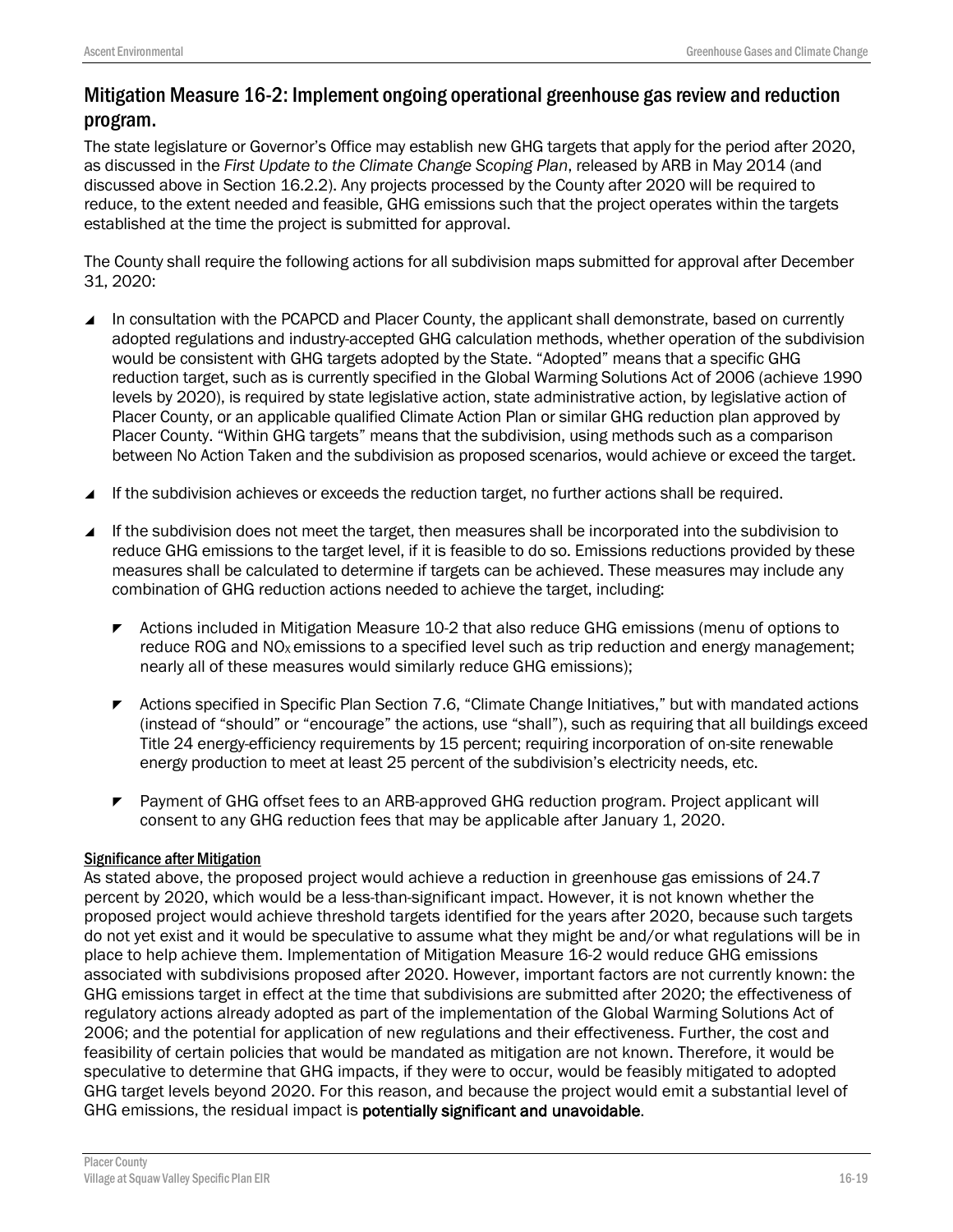## Impact 16-3: Impacts of climate change on the project.

Climate change is projected to result in a variety of effects that would influence conditions in the Specific Plan area including increased temperatures, leading to increased wildland fire risk; changes to timing and intensity of precipitation, resulting in increased stormwater runoff and flood risk; and potentially changes to snow pack conditions that could be more favorable to avalanche formation. However, there are numerous programs and policies in place to protect against and respond to wildland fire, as well as to protect new land uses and facilities from flooding and avalanche exposure. This impact would be less than significant.

As discussed previously in this chapter, there is substantial evidence that human-induced increases in GHG concentrations in the atmosphere have led to increased global average temperatures (climate change) through the intensification of the greenhouse effect, and associated changes in local, regional, and global average climatic conditions.

Although there is a strong scientific consensus that global climate change is occurring and is influenced by human activity, there is less certainty as to the timing, severity, and potential consequences of the climate phenomena, particularly at specific locations. Scientists have identified several ways in which global climate change could alter the physical environment in California (CNRA 2012, DWR 2006, IPCC 2014). These include:

- ▲ increased average temperatures;
- ▲ modifications to the timing, amount, and form (rain vs. snow) of precipitation;
- $\triangle$  changes in the timing and amount of runoff;
- ▲ reduced water supply;
- $\triangleleft$  deterioration of water quality; and
- elevated sea level.

Many of these changes may translate into a variety of issues and concerns that may affect the project area, including but not limited to:

- increased frequency and intensity of wildfire as a result of changing precipitation patterns and temperatures;
- increased stormwater runoff associated with changes to precipitation patterns and snowmelt patterns; and
- increased risk of avalanches associated with changes to precipitation and snowmelt patterns.

Fire protection in the plan area, including the East Parcel, would be provided by the Squaw Valley Fire Department, which has implemented its Defensible Space Program for the past 20 years and would subject the plan area to all the requirements of the program. This program entails annual physical inspections of every property in the district's jurisdiction for compliance with California's defensible space laws. The California Department of Forestry and Fire Protection's (CAL FIRE) plans for Pacer County include continued provision of fire protection and prevention services for areas surrounding the plan area. See Chapter 14, "Public Services and Utilities," and Chapter 15, "Hazardous Materials and Hazards," for additional information on plans and policies related to wildfire. Implementation of these plans would reduce the likelihood of wildland fire through management of fuels and implementation of best practices, and would ensure that resources to respond to occurrence of wildland fire would be available.

In addition, the project would also include adequate water storage facilities to store water for peak day plus fire flows for the plan area. Moreover, the Specific Plan states that fire-resistant building materials would be used to construct new facilities in the plan area in accordance with International Building Code requirements, which includes specific standards for facilities constructed in urban interface and wildland areas where there is elevated fire risk. The Specific Plan will also comply with Emergency Vehicle Access standards required by the Squaw Valley Fire Department (again see Chapter 15, "Hazardous Materials and Hazards," for more details), as stated in Specific Plan Policy CP-12; and nowood-burning stoves orfireplaces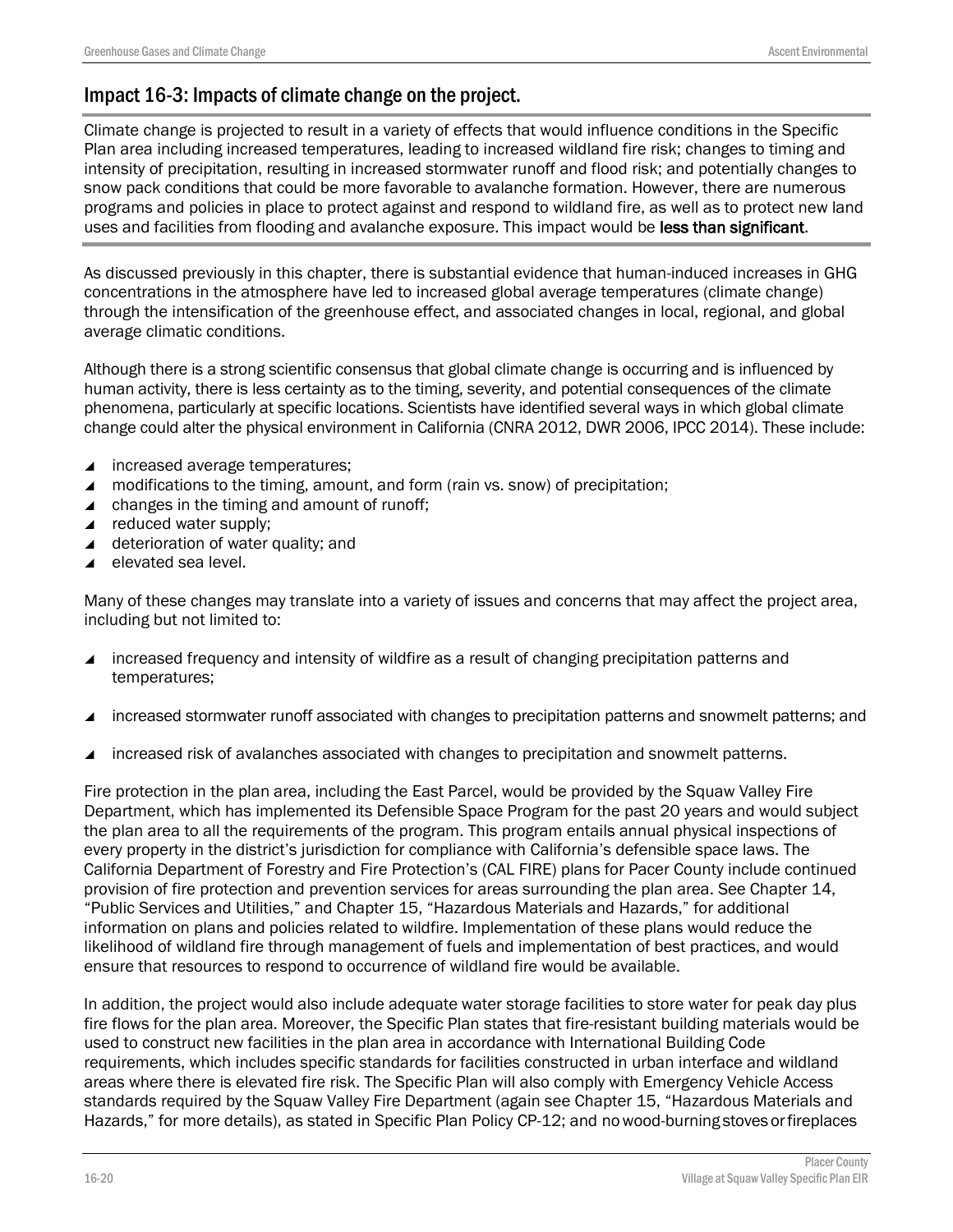would be installed in resort-residential or lodging units, as stated in Policy AQ-1. Therefore, the proposed project would be resilient to potential increases in wildfire risk that might result from climate change.

With regards to flood risk associated with increased stormwater runoff and changes to precipitation patterns and snowmelt patterns, the restoration of Squaw Creek, which would be part of the Specific Plan, would serve to reduce the level of flood risk for the areas that would be developed under the Specific Plan. As part of its restoration, the Squaw Creek channel would be widened such that a 150 to 200-foot-wide corridor would be provided for the length of the creek through the main Village area. Widening of the channel would increase the flood conveyance capacity of Squaw Creek during high-water events. Although current flood risk in the plan area is low, implementing the proposed creek restoration would further reduce this risk (see Chapter 13, "Hydrology and Water Quality").

With regard to avalanche risk, the Squaw Valley Ski Patrol already regularly monitors avalanche hazards and implements avalanche forecasting and prevention measures on an ongoing basis, such as triggering small slides to reduce excessive buildup of snow. If climate change would result in conditions that are more prone to avalanches, the existing avalanche management program implemented by the Squaw Valley Ski Patrol would continue to purposely trigger avalanches at smaller sizes. In addition, avalanche paths and runouts were identified for the Village and surrounding area, based on analyses of recent and historic data that delineated High and Moderate Zones of avalanche risk. The Specific Plan contains multiple policies to ensure that people and structures within the plan area are not subjected to substantial risk of injury or damage from avalanches (Squaw Valley Real Estate, LLC 2015:7-20 to 7-21). Policy AH-1 in the VSVSP requires that no structures or winter parking areas be permitted in High Hazard avalanche areas and Policy AH-2 requires all structures constructed in areas identified as subject to a Moderate Hazard shall be designed to withstand avalanches, consistent with the Placer County Code. Policy AH-3 requires that outdoor gathering spaces, paths, and trails within the Moderate Hazard zone shall be designed so that access to those areas can be quickly and easily prohibited when there is a high risk of avalanche. Policy AH-4 requires that developments under the Specific Plan cooperate with the Squaw Valley Ski Patrol as needed to disseminate information about avalanche risks and to limit access to areas that are considered to be of heightened risk of avalanche due to weather conditions.

As discussed above, inclusion of the features in the design and operation of the Specific Plan would reduce the extent and severity of climate change-related impacts to the land uses and facilities by providing methods for adapting to these changes (e.g., manage wildfire and avalanche risk, increase flood conveyance capacity). These design features would reduce the extent and severity of climate change-related impacts to the project from increased risk of wildfire, flooding, and avalanches. For these reasons, this impact would be less than significant.

### Mitigation Measures

No mitigation is required.